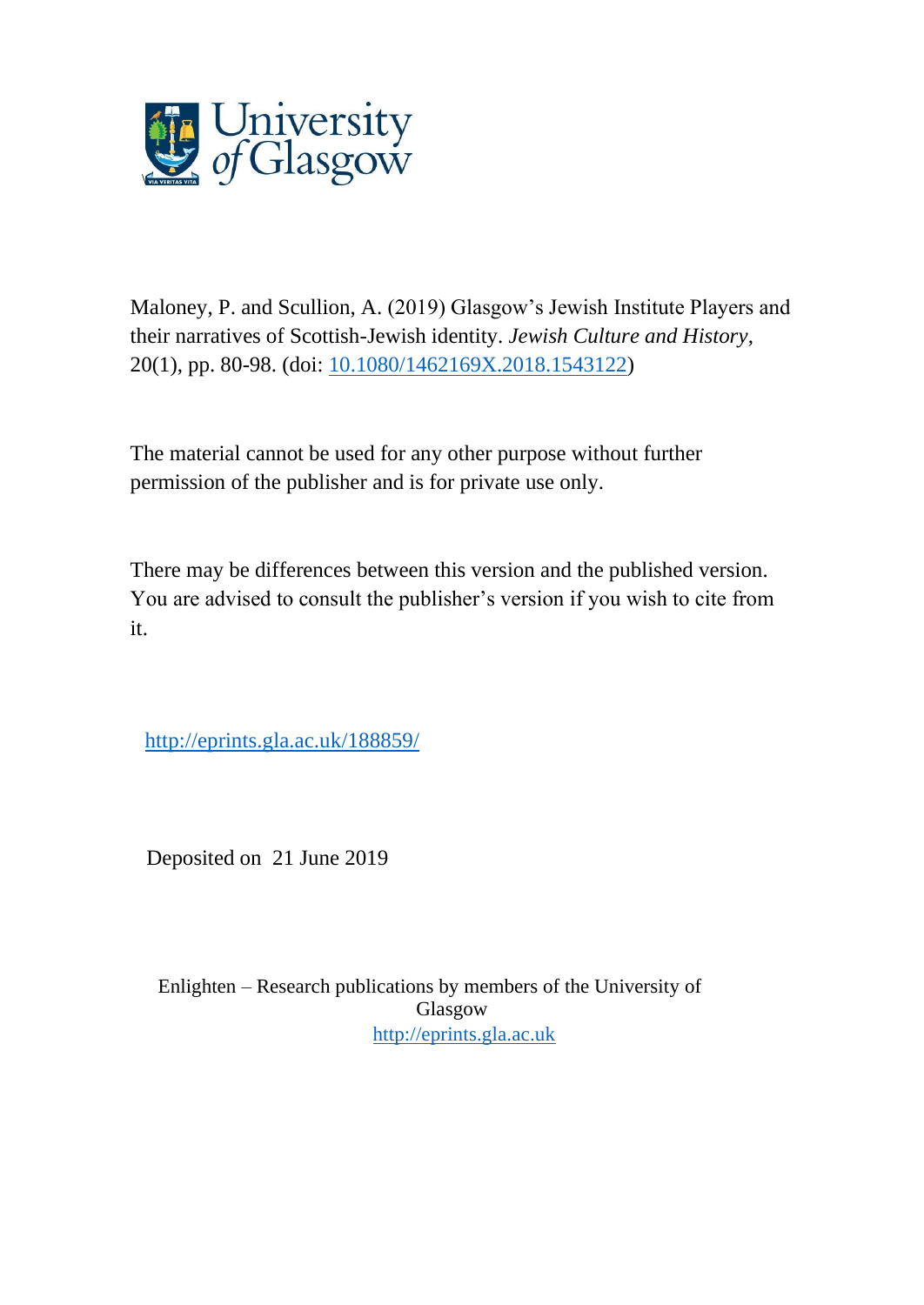## **Glasgow's Jewish Institute Players and their narratives of Scottish-Jewish identity**

## **Paul Maloney1 and Adrienne Scullion2**

# **Faculty of Arts, Humanities and Social Sciences, Queen's University Belfast, Northern Ireland, UK**

(Received June 26, 2018, Accepted October 05, 2018)

## **Abstract:**

The Glasgow Jewish Institute Players was an innovative community theatre group whose work explored the many facets of Jewish identity in inter- and post-war Britain. This essay provides an overview of the company's production history and repertoire, including plays by its inspirational founder, the playwright and director Avrom Greenbaum (1903-1963). It argues that the group's output reflected the identities and self-image of a Glasgow Jewish community that was seeking to consolidate and rationalise its place in Scottish and British society in the inter- and post-war periods.

## **Keywords:**

## **Jewish theatre; Scottish theatre, Jewish diaspora; non-professional theatre; Avrom Greenbaum**

The Glasgow Jewish Institute Players (GJIP) was a remarkable community theatre group active in Glasgow from the mid-1930s until the early 1960s. In its heyday the group established an ambitious new model for non-professional theatre in Scotland, played a key role in the dissemination of new works by American-Jewish writers through a series of important Scottish, British and European premieres and redefined the identities and self-image of Jewish immigrant communities in British and Scottish society during the inter- and post-war periods. This essay introduces and describes the GJIP. It provides an overview of the company's activities and achievements and, by exploring the diversity of the group's repertoire and the range of different registers and voices it adopted, reflects on the representations and the identities being used by the Jewish immigrant community in Scotland in the inter-war and immediate post-war periods.

The essay is in three parts: the first is an introduction to the story of GJIP, when and why it began, what it did, who was involved and when and why it ended; the second provides an overview of its repertoire and production history; the third focuses on some specific elements of the repertoire, written by key group member Avrom Greenbaum, that actively think about Jewishness and, most specifically, Jewishness in Scotland. In navigating these elements, we present a new narrative of an over-looked and deeply significant group of committed theatre makers active in Glasgow and beyond in the turbulent middle decades of the twentieth century.

 <sup>1</sup> P.Maloney@qub.ac.uk

<sup>2</sup> A.Scullion@qub.ac.uk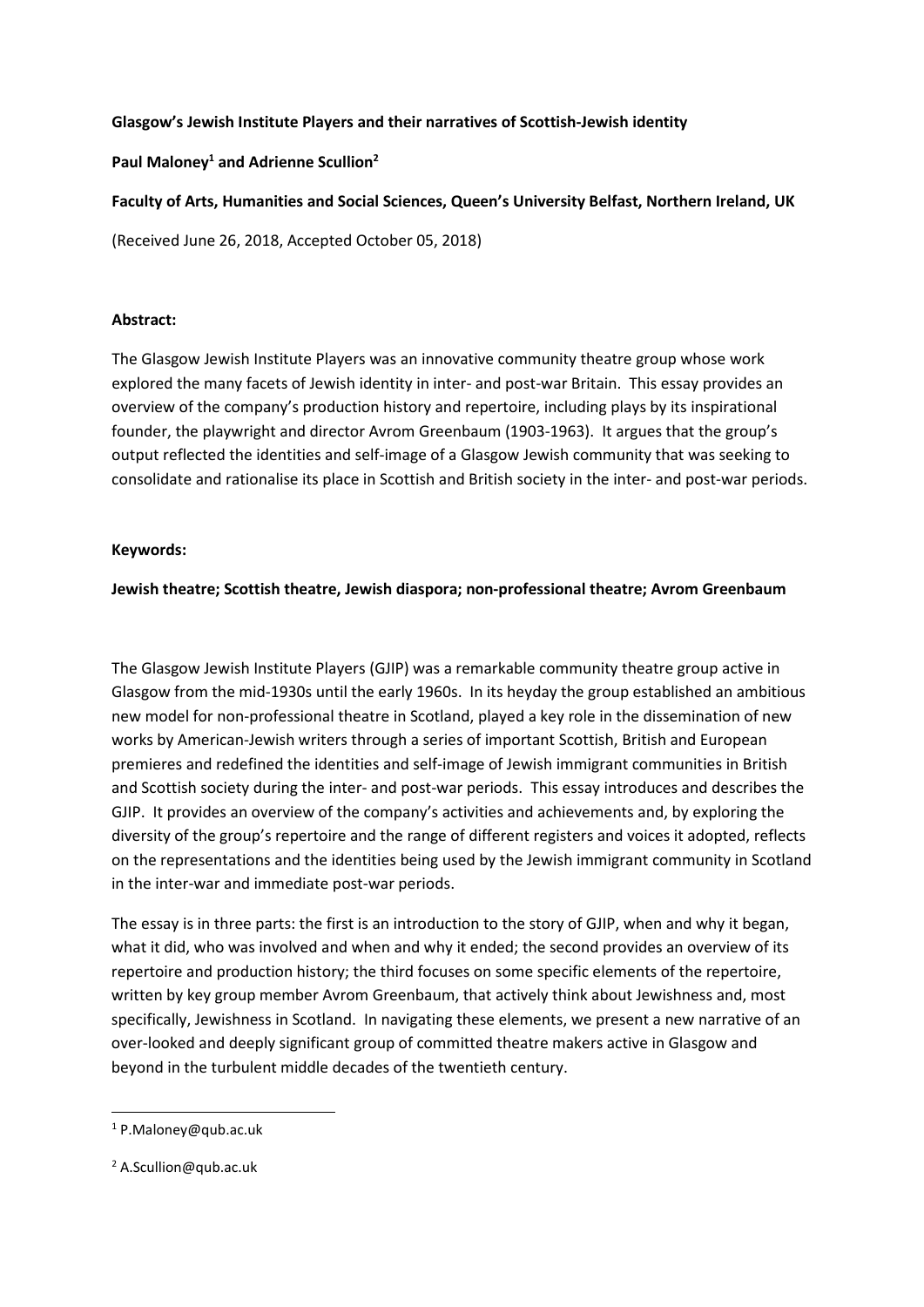## *Introducing the Glasgow Jewish Institute Players*

Glasgow's small Jewish community had expanded with the Russian pogroms of the 1880s and, after further waves of twentieth-century immigration, was around 14,000 strong by the interwar years.<sup>1</sup> The GJIP was part of that community: a politically aware, broadly left-leaning group of Jewish nonprofessional theatre makers founded in 1936 by Avrom Greenbaum (1903-1963).<sup>2</sup> As the group's artistic director and guiding light, Greenbaum is the key figure in the Players' story. Born in Izbica in Poland, he was one of five children of a family who came to Scotland when he was 15 months old. His was a family of tailors that valued the making and understanding of culture, music and literature. Greenbaum founded the GJIP as an outlet for his own consuming passion for the theatre and he brought to it emergent skills as a writer and director. But he also gave the group its particular cosmopolitanism, in that Greenbaum's own enthusiasms reflected a creative life that, while open to a range of influences from wider artistic and popular culture, evolved largely within the Jewish community's own social institutions and reflected its shared and essentially transnational experiences.

Although the GJIP always performed in English, Yiddish theatre was a strong influence. Most of the group had Yiddish-speaking parents and grandparents and, although they were the generation that discarded the language, they had also grown up in the highly cosmopolitan Gorbals, a working-class area on the south side of Glasgow that was full of migrant populations, during the 1920s and 1930s where Yiddish culture was everywhere. Theatre groups and organisations, including the British Legion (Glasgow Jewish Ex-Servicemen's Branch) Yiddish Amateur Players and other Yiddish variety entertainers, gave regular concerts in the community well into the 1930s. Visiting professional companies gave annual seasons of Yiddish theatre at the Princess's Theatre in the same Gorbals area of Glasgow. Indeed, Greenbaum claimed that his attempts to found a Jewish theatre group had been inspired by the visit of Maurice Schwartz's Yiddish Art Theatre of New York which "kindled a new flame of ambition in the hearts of the small group who were now meeting at the Institute for weekly play meetings".<sup>3</sup>

This mixture of influences, which was to prove the hallmark of the GJIP's approach, was evident from Greenbaum's childhood. As an 11-year-old, and as one of the few Jews in his school, Greenbaum had produced his annual school concert party and wrote songs and sketches for backcourt entertainments. When his family's straitened circumstances required that he leave school at 14 to work in its tailoring business, he continued to read voraciously and to study languages.4 Taken to see both Shakespeare at Glasgow's Theatre Royal and the famous Vilna Theatre troupe performing *The Dybbuk* in Yiddish on tour to the city, he continued to be inspired to write and perform, increasingly channelling his creativity into activities centred on the Jewish community. In the early 1920s, he wrote and produced an unnamed one-act play for the Glasgow Young Zionists' Literary Circle at the Talmud Torah in Turriff Street, directing and taking the leading role, even playing the violin in the small orchestra during the overture, Boieldieu's "The Caliph of Baghdad", before rushing back behind the curtain to appear on stage.<sup>5</sup>

The GJIP was important to the cultural identity of Glasgow's Jewish community. Determined to establish a dramatic club for and within the Jewish community, Greenbaum realised that he needed the imprimatur of a proven organisation to lend the venture credibility: as he later recalled, "No creative artistic venture could hope to gain a foothold in the interest of the community except as an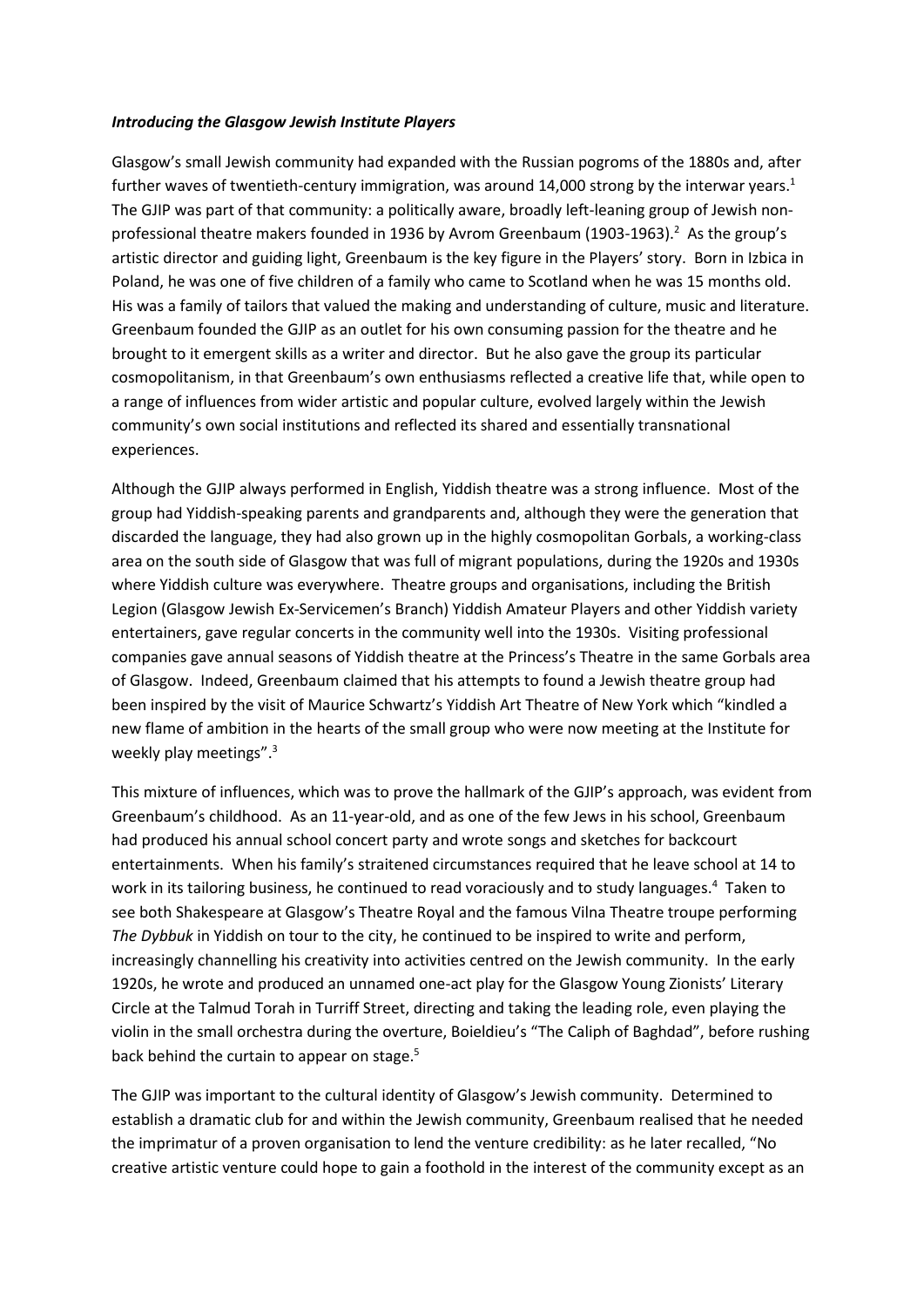integral part of some one of the larger established communal activities."6 From the mid-1930s much of the community's social life centred on the Jewish Institute, a large, recently acquired building located next to the synagogue in South Portland Street in the Gorbals. The Institute had a cafeteria and rooms that were used by a wide range of clubs and societies, as well as a ballroom for dances and functions. Basing his nascent theatre group at the Institute affirmed a commitment for it to be for and of Jewish audiences and participants, and it provided a strong cultural and social hub for this relatively newly arrived community. From this base Greenbaum began producing short, one-act dramas, initially featuring his own plays, that ranged from short comic pieces with a bit of a contemporary edge to them, such as *Kultur* (1936), to *The Bread of Affliction* (1936), an intense, heart-felt drama depicting a family caught up in a pogrom in the Ukraine in 1920. It was the critical attention this play attracted, and the resulting suggestion that it should be entered into competition, that prompted the group's formal constitution.

The Jewish Institute was a key context for the Players' productions, but so too were the festivals and competitions organised under the aegis of the Scottish Community Drama Association (SCDA).<sup>7</sup> In the interwar period non-professional, amateur, theatre was a hugely popular phenomenon in the UK and indeed in Scotland where its reach was geographical (spreading across the whole of the country) and socioeconomic (drawing on a wide range of types of communities and companies, some with rather explicit, generally left, political ideologies). For the GJIP, the SCDA competitions and festivals were important in giving a legitimacy to the group: prizes for the quality of its work, audiences from a wide range of Scottish cities, towns and villages and press coverage highlighting its achievements, all expanded the reach and significance of the work of this small, nascent group. The SCDA competitions for one-act plays were the high point of the amateur theatre year and it was remarkable that, in its first year of operation, Greenbaum's production of his own play *The Bread of Affliction* reached the national final, coming second only to the leading light of SCDA new writing, Joe Corrie and his Fife-set slice-of-life drama *Hewers of Coal*. <sup>8</sup> Early in its history, and in the competitive context of the SCDA, the GJIP declared itself firmly at the heart of the contemporary Scottish theatre scene, sharing its new stories and representations with as diverse an audience as Scottish theatre could at that time deliver.

Now formally established as the Glasgow Jewish Institute Dramatic Club, Greenbaum's amateur theatre makers quickly built on this early success. After a period of fund raising, in September 1938 they opened their own 200-seat Bloch Little Theatre at the Jewish Institute with a gala performance of Ibsen's *Ghosts* and, in the same year, were invited to perform at the Empire Exhibition in Glasgow, a recognition that was, like the successes at the SCDA festivals, keenly appreciated by the Jewish community.9 In 1939, following the competition success of *The Bread of Affliction* and its publication in a volume of the best new plays of the year<sup>10</sup>, Greenbaum was honoured by the Glasgow Lodge of B'nai Brith. In proposing the toast, the chairman stated that, "The Jewish Institute was a powerful factor in the life of the community, and the dramatic section its most important activity."<sup>11</sup> In this way, therefore, the use of culture (here theatre) at the very heart of the immigrant community's presence was understood as a useful and, indeed, essential tool in its self-affirmation and in its wider social integration, too – the play's success beyond the Jewish community an indication of the effectiveness of the drama and its broad-based thematic interest. [Figure 1].

With these initial repertoire successes, the Glasgow Jewish Institute Players, as they became known, went on to produce a wide range of plays, from anti-fascist dramas to plays celebrating Jewish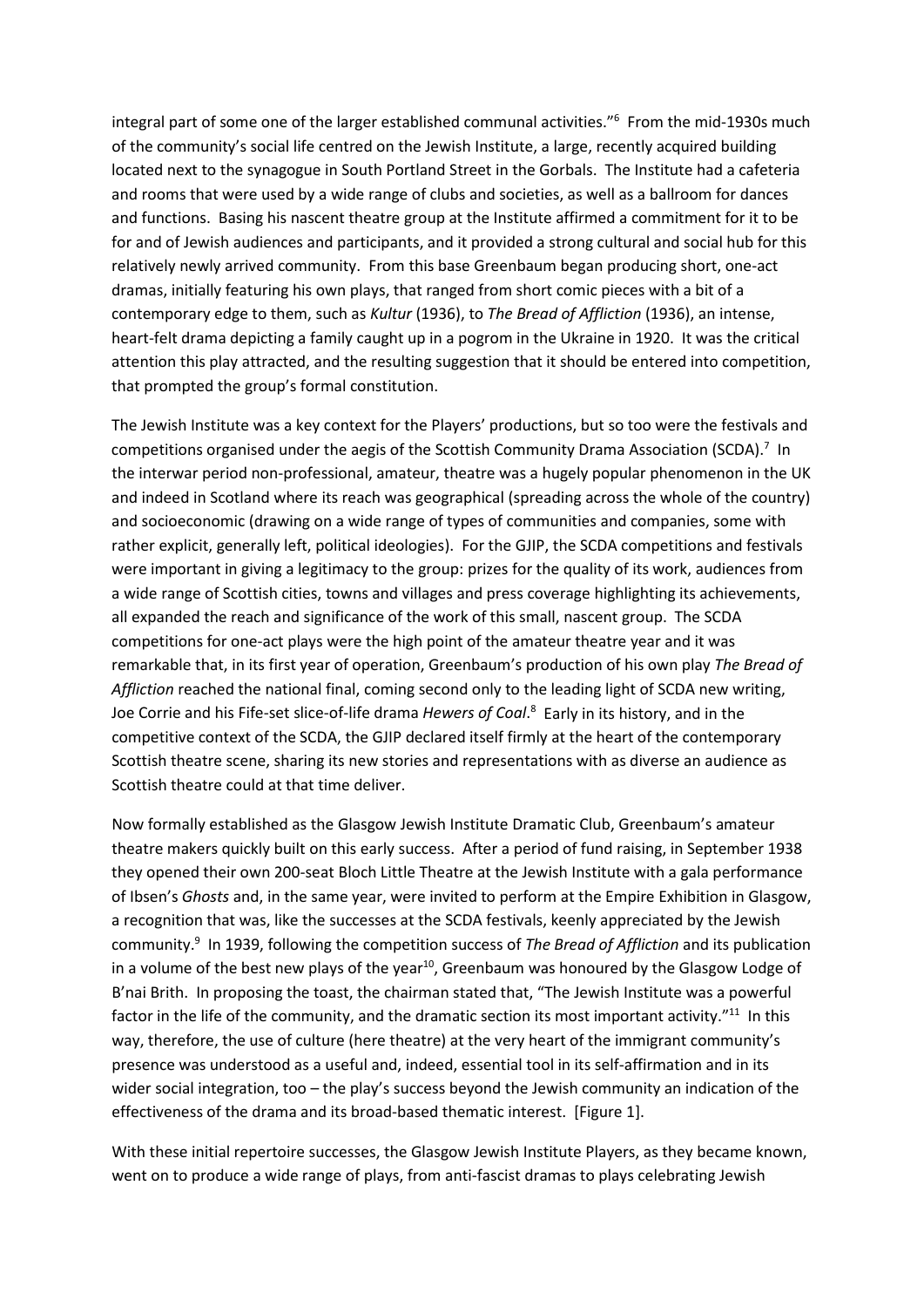history and heritage, from European classic plays to contemporary work by new American Jewish writers. They also established a reputation for high production standards that was very largely attributable to Greenbaum's working methods that, amongst the non-professional, communitybased drama groups of the time, were recognised as highly innovative – long rehearsal periods focusing on the needs of (non-professional) actors, collaboration with designers to create bold stage pictures and the use of music, both from the established repertoire and new compositions, too. These methods consisted of: extensive rehearsal periods that built up detailed character-based work, eliciting strong performances from previously inexperienced actors; an intense focus on the importance of stage design, developed through close working collaborations with fine artists such as Joseph Ancill and Tom Macdonald, and with choreographers such as Margaret Morris; and the integral use of carefully chosen music to set the psychological dimension of productions. All these are familiar features of theatre making today but their deployment in this non-professional context represented a new benchmark in the 1930s and 1940s.

Greenbaum's innovations in respect of the craft of theatre making – and, in particular, theatre directing – were developed further in the context of Glasgow Unity Theatre. In December 1940, and facing the increasing stringencies of wartime, the Players was one of five broadly left-leaning nonprofessional theatre groups that combined their resources to form Glasgow Unity Theatre.<sup>12</sup> Greenbaum, along with Robert Mitchell from the Glasgow Players and Donald McBean from Glasgow Transport Players, formed the new company's guiding triumvirate, with Greenbaum's commitment to and vision for a robust technique in theatre making being central to the project: Glasgow Unity's first production, in January 1941, was a revival of his production of Clifford Odets' *Awake and Sing*, which GJIP had presented itself just a month earlier.

While the Players were firmly committed to the Glasgow Unity project for the duration of the War, its members continued to perform as GJIP in the Bloch Little Theatre and in SCDA competitions. Alongside the short, one-act plays on which most SCDA groups focused, Greenbaum expanded his range to direct ambitious full-length dramas and demanding contemporary classics that included Sean O'Casey's *Juno and the Paycock* (1942) and Lope de Vega's *Fuente Ovejuna* (1944), Lorca's *Blood Wedding* (1952) and two new classics of Jewish literature, Sylvia Regan's *Morning Star* (1945) and Ansky's *The Dybbuk* (1951).<sup>13</sup> The ambition to pursue larger scale work arguably developed out of Greenbaum's experiences with Glasgow Unity which offered expanded resources – including people – and, crucially, brought about his meeting and collaboration with the stage designer Tom Macdonald, whose striking, modernist designs became a hallmark of Greenbaum's productions.14 [Figure 2].

As the Unity project faltered and, in 1951, ended, the Players forged ahead independently with a programme of modern classics by J. M. Barrie, Bernard Shaw, Tennessee Williams and others, *and* with a series of plays (often European, British or Scottish premieres) by American Jewish writers including Clifford Odets, Irwin Shaw, Arthur Laurents, Sylvia Regan, Norman Krasna and Arthur Miller. The 1950s, then, saw the consolidation of the GJIP's reputation as a leading producer of new writing. They enjoyed critical success with *The Dybbuk* and national competition success with AJ Talbot's *Lucretia Borgia's Little Party,* which won the SCDA National Final in 1952. In addition, the group and this range of work delivered a talented cohort of actors to Scottish theatre, a number of whom – Ida Schuster, Bonita Beach, Joe Boyers, Monty Landis and Kalman Glass – were establishing careers in Scotland's expanding professional theatre industry.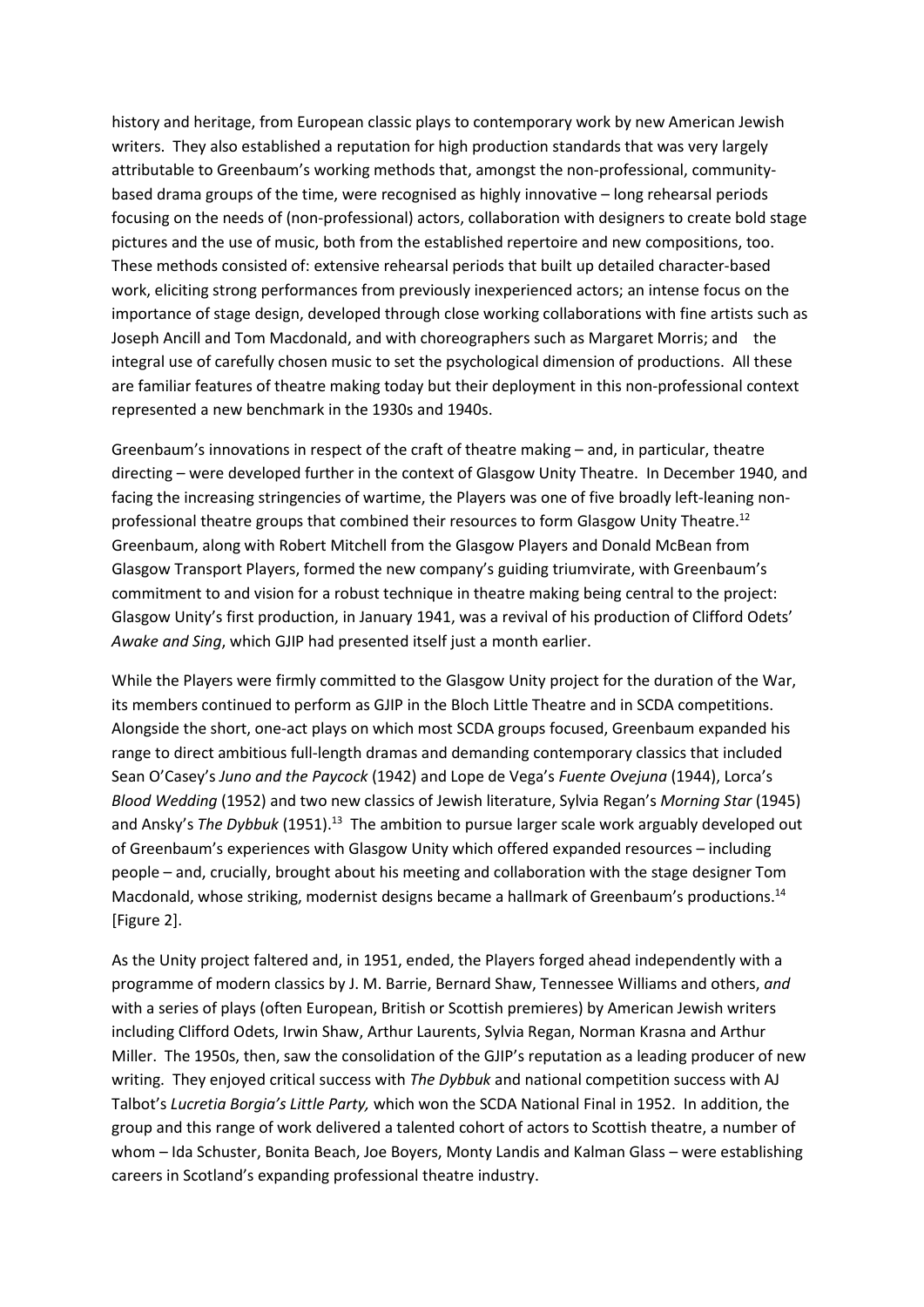But the 1950s also brought significant social change. Glasgow's Jewish community began a migration from the Gorbals out to suburban areas on the city's south side, leaving the Jewish Institute a declining influence. While Greenbaum himself retained a high reputation within Scottish (amateur) theatre, the focus of his creative work shifted: having largely sacrificed his earlier aspirations to write to the need to direct and produce for the GJIP and for Unity, he was increasingly sought after as a teacher, lecturer and adjudicator in the still-extensive amateur and community drama networks. Following his death in 1963, the Players were renamed the Avrom Greenbaum Players and operated along more conventional amateur theatre lines until around 1988.15

While this story of the GJIP is, arguably, interesting enough in and of itself, in reality left of centre, non-professional theatre groups were, if not quite ten-a-penny in interwar Scotland, then certainly common enough to generate a wide range of theatre troupes, trends and techniques, some of which were just as innovative, expansive and influential as the work of the GJIP.<sup>16</sup> What makes the GJIP worthy of particular attention is the wide and distinctive range of plays it chose to produce for audiences in Scotland and beyond. The range of the Players' repertoire was not random but selected with culturally-aware deliberation to speak to the cultural preoccupations and concerns of Greenbaum and the other group members: indeed, in many ways it stands for the cultural preoccupations of members of first- and second-generation Jewish communities finding new narratives and new identities in the UK in the mid-twentieth century.

#### *Repertoire and representations*

A question about these new narratives and representations is what the repertoire of the GJIP tells us about the aspirations and cultural identity and self-image of these first- and second-generation immigrants to Scotland in the interwar period?

Without pushing an overly simplistic taxonomy, we have identified three sometimes overlapping groupings of plays.<sup>17</sup> First, the repertoire included plays, often new plays, that drew on the group's Jewishness, a complex and multifaceted identity that: faced back to the mainland Europe of earlier generations; reflected on the deep lived experience of being Jewish in contemporary Glasgow, drawing on the group's Scottishness, which was similarly multiple, with different, nuanced class identities in play alongside religious and ethnic intersections; and, then also looked to other contemporary migrant experiences, especially migration to the USA. Second, literary plays of the international art theatre and plays of European cosmopolitanism. This was a repertoire of established and modern classics, challenging dramas by writers such as Federico Garcia Lorca, Lope de Vega and Sean O'Casey, as well as Shaw and Barrie. That the Jewish Institute Players presented this demanding repertoire was in stark contrast to the fixed menu of conventional one-act plays put on by many of the other groups contemporaneously active in the SCDA and signalled the Players' clear aspiration to a different level of creative and artistic endeavour. And, third, they presented plays of the New World. In this category were many Scottish or British premieres of new American plays, very often by American Jewish authors. This is a crucially important subset of plays for the Players because it mobilises, often in very personal ways, the Jewish migrant community's transatlantic diasporic links.<sup>18</sup> Moreover, and cutting across all of these permeable categories, is a sustained commitment to the political, as broadly conceived: strongly anti-fascist plays in the late 1930s; propagandist and socialist plays presented in the context of Unity; and, internationalist and social democratic plays in the post-war decade.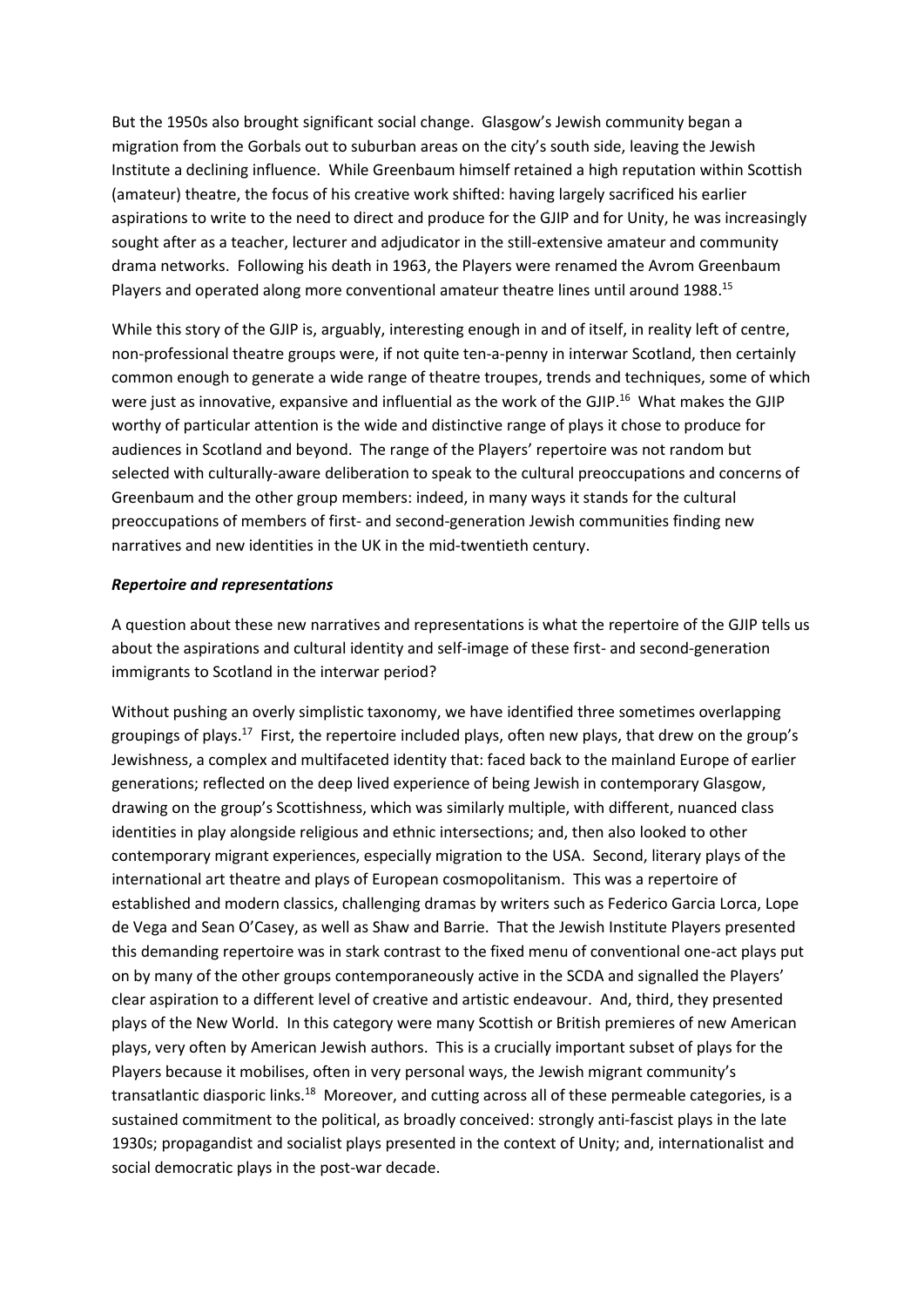These categories were far from mutually exclusive and often overlapped, perhaps representing a similar set of intersectional identities amongst the members, repeatedly trying on and testing a range of experiences of and responses to being both Jewish immigrants specifically living in Scotland and also as being a generation in transit, facing both backwards to an Eastern European past, and the recent traumas that often attached to it, and forwards to the potential for a new life in America. And, in this look forward to America, is a sense of a young country holding out the promise of a new, more egalitarian society which had been built by immigrants and where the only barrier to success was hard work. Somewhere in the middle of this look back to Europe and this look forward to America was the British- or Scottish- or Glasgow-Jewish identity which offered the potential for an assimilated life within a local society. It is these plays – those of our first grouping of plays and narratives of Jewish identities – that we explore further in the final section of this essay considering what narratives of Jewishness the plays presented by GJIP described.

Ellen Schiff, writing on American Jewish theatre, and arguing for its inclusion in the Jewish literary tradition, has strongly made the case for the authenticity of Jewish writing in non-exclusively Jewish languages, suggesting that to question its contribution "undervalues the very symbiosis that animates Diaspora creativity". She sees these works as "reflections of every dimension of Jewish identity and Jewish life in pluralistic societies". She adds: "What more appropriate medium can there be to express the dominant theme of modern Jewish creativity – the imperatives and challenges of dual identity – than the idiom of those countries where Jews live?"<sup>19</sup> The range of the Players' repertoire is distilled in Greenbaum's own writing, which saw him experimenting with – or trying on for size – a number of different voices ranging from: a group of plays predicated on increasingly unconvincing borrowing from the West End popular theatre of the day; a small number of visibly heartfelt plays authentically telling stories of a Jewish past and present; and, some fragments of revue sketches and Robert Burns inspired parodies that combine a heady mix of Yiddish theatre tropes and Scottish music hall trends.

## *Adapting the mainstream*

In the first category of texts influenced by popular plays of the modern, commercial West End is Kultur, a light comedy from 1936 that disparages artistic pretentiousness.<sup>20</sup> Perhaps somewhat incongruously for the Gorbals-based GJIP, *Kultur* concerns a wealthy Mayfair couple, Charles and Elise Ludgate, who are taken in by a preposterous avant-garde artist with the preposterous avantgarde name of Prometheus Bronsky. Bronsky is, in fact, Sid, the real artist's chauffeur, who is acting in cahoots with the couple's maid, Marianne, to rob them. In the denouement, the plot is foiled when the real artist arrives and proves to be none other than the husband's old fishing companion. In seeming to affirm Charles' bluff scepticism about the arts, in the face of his wife's insistence on cultivating modish pretentions as a means of keeping up with her fashionable friends, the play reflects a very English, very contemporary and very familiar sort of middle-brow philistinism of the time.

Yet, if this all seems rather a predictable, if effective, vehicle for a barnstorming comic performance by the actor cast as Sid, the play may not be quite what it seems. The cover page of the surviving manuscript, held in the Scottish Theatre Archive, states the title as "CULTURE". Yet the original title was the German and Yiddish word "Kultur". Despite the manuscript's shift to the anglicised title in a manuscript fair copy that was probably intended for publication, at both its initial performances in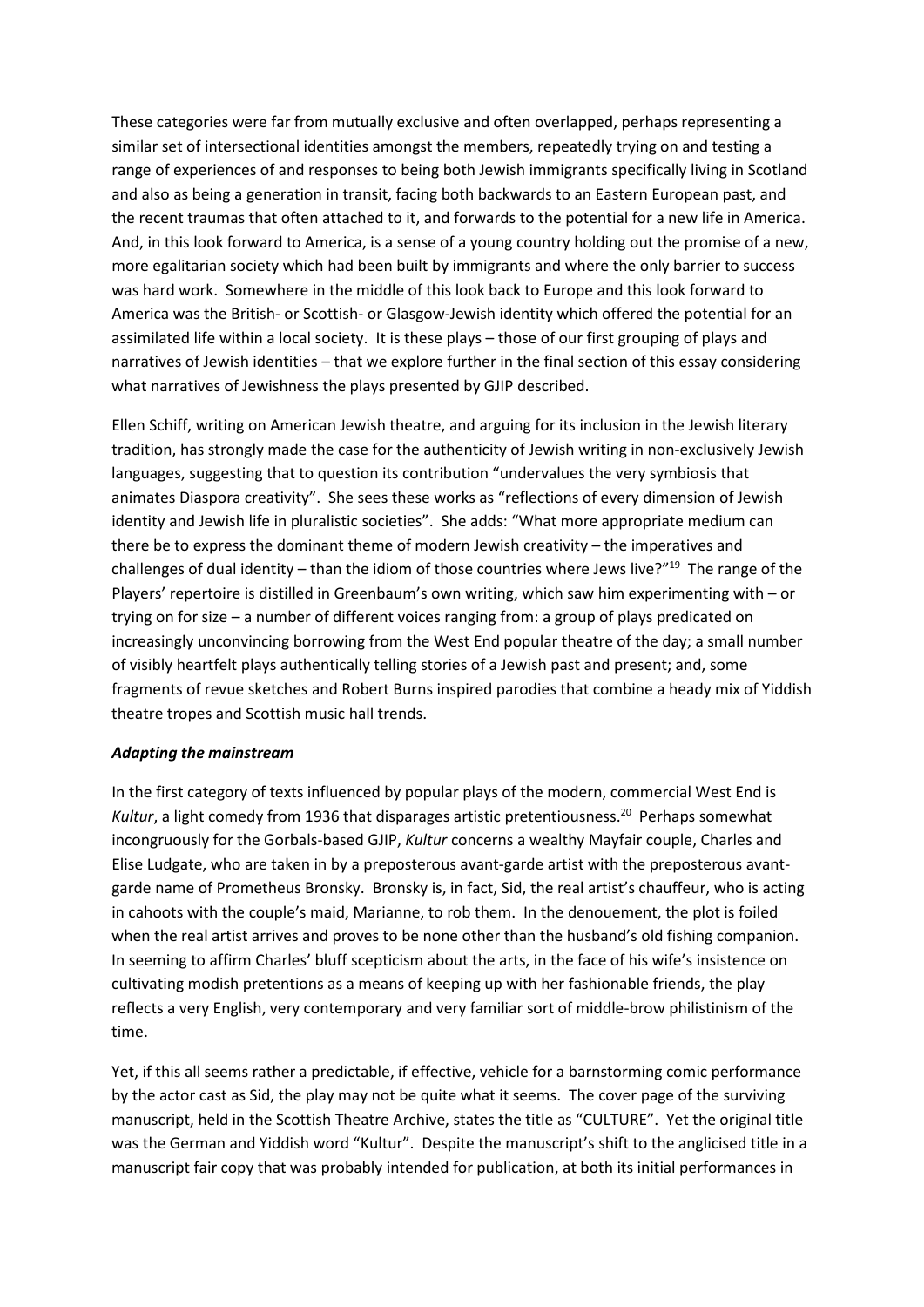February 1936 and when it was revived by Glasgow Unity Theatre in December 1942, the play was presented as *Kultur*. 21

For Greenbaum, GJIP and for Glasgow Unity, the retention of "Kultur" as the play's title in performance was deliberate, and evidently important enough in communicating something of the play's meaning to offset the possible provocation of a politically-aware, Jewish writer presenting a play, indeed an otherwise innocuous domestic comedy, with a German title in wartime Britain. What might make it more explicable would be if "Kultur" was deployed to connote a Yiddish rather than a German heritage and that, perhaps, it acted as an ironic signifier, and "in joke", to Glasgow's Jewish audiences.<sup>22</sup>

While *Kultur* lampooned middle-class philistinism, *The Children of Dreams*, produced in November 1936, offered an impassioned defence of the value of art and artists.<sup>23</sup> In this play, Jonathan Blyth is trying to write a play but finds himself badly blocked. Living in the depths of the country with his wife Stella, the couple is fast running out of money and Stella is urging Blyth to return to the more reliable work of journalism when a wealthy industrialist, Filbuster, arrives offering him lucrative copywriting work. Conventional work, and the unfeeling brutalism of industry, is embodied in the figure of Filbuster, the stock northern businessman who believes that all art is rubbish. His job offer provides Blyth a financial lifeline but will take him away from his own creative writing and art. Conflicted over the decision, he falls asleep at his desk and, as he dreams, two characters from his play appear in the moonlight. Berating Blyth for not finishing their story, they discuss the imaginative world of the play. In the dream, Blyth goes to tear up the manuscript which, he decided, is not true to real life. But the spirits tell him that the world of the imagination is also "life" and that people need art to make them appreciate the beauty and truth that surround them. Awaking with new artistic determination, Blyth sets about finishing his play [Figure 3].

The play reflects several characteristics of Greenbaum's writing. One is an idealised, and perhaps over earnest, preoccupation with the role and responsibilities of the artist and the valorisation of (true) art and the (feeling) artist: these ideas, which are very much of their time but which now seem very naïve, are discussed at length. A second trait of Greenbaum's writing is a lyrical and mystical view of nature, with the countryside cast as a magical, moonlit landscape, rather like Barrie's *unheimlich* woods and islands and, indeed, explored further in another Greenbaum playscript, the probably unperformed *Nocturne in Midsummers*. 24 In addition, the fantasy of *The Children of Dreams* demonstrates a third feature of Greenbaum's writing in this vein: a playful tendency to be self-consciously literary. As his dreamt characters discuss the shortcomings of the play in which they themselves feature, Lisa, the imagined dancerly ingénue, complains that it is boring to be beautiful and always happy: "Sometimes I wish that Ibsen or Strindberg had written me. I should like to be one of those tragic and gloomy women and thinking always of death – and things." She tells Blyth that one of her fellow characters had "said you copied us from Pirandello".<sup>25</sup>

These early attempts at fashionable comedies – *Kultur*, *The Children of Dreams*, *Nocturne in Midsummers* – involved a very conventionally, utterly westernised view of art and culture and show Greenbaum, consciously or not, imitating the full range of writers he admired – Barrie, Shakespeare, Pirandello. The plays certainly added to the repertoire of GJIP, and entertained its local audience, but their arch tone and self-conscious content were limited in their reach and significance and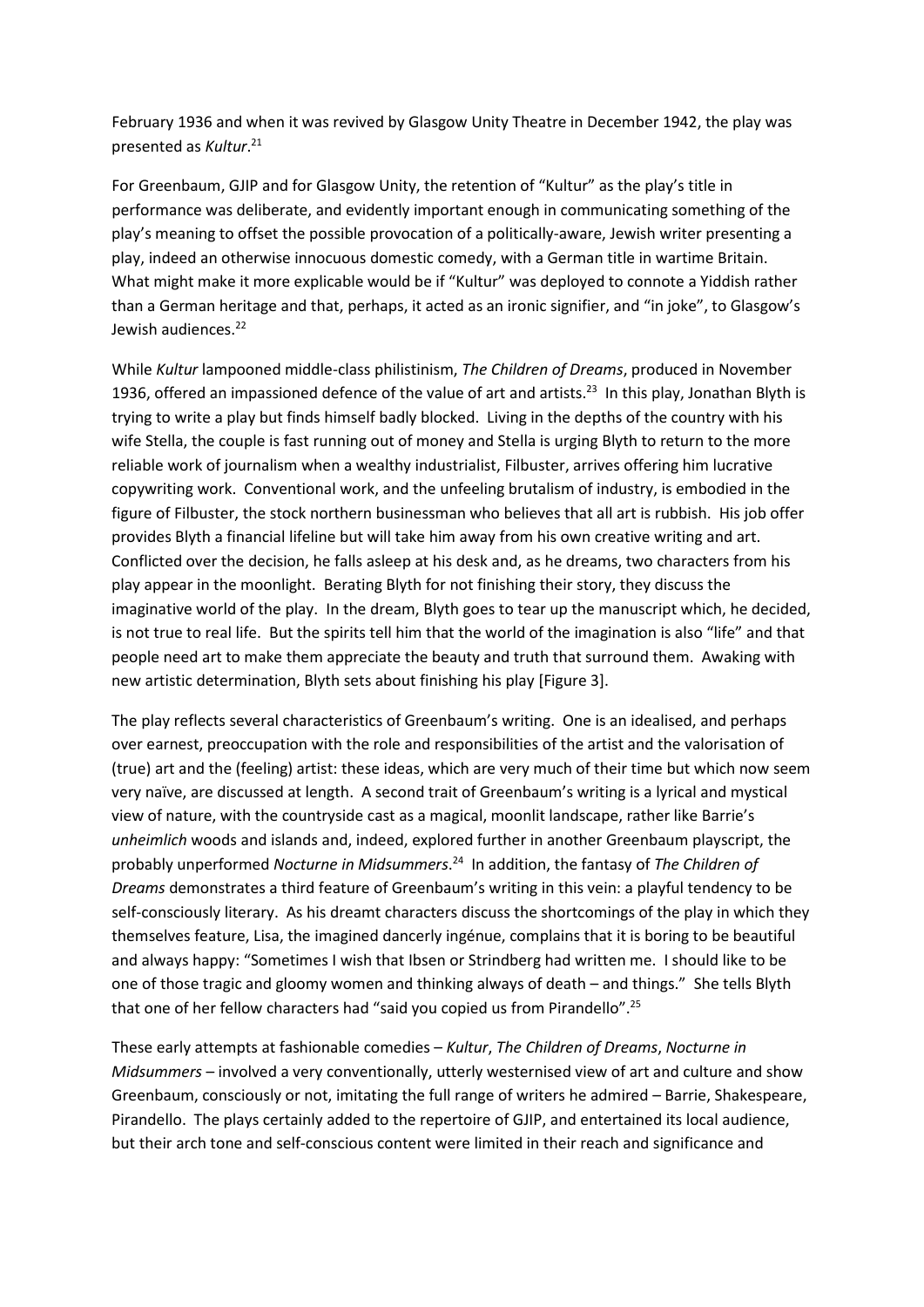certainly gave little indication that his breakthrough play, *The Bread of Affliction,* produced in June 1936, only four months after *Kultur*, would be intensely personal.

# *Retelling a shared history*

*The Bread of Affliction* is set in a Ukrainian village in 1920 – and, therefore, very much within the lived experience of many of Greenbaum's Jewish audiences and their families – during a time of political unrest. It concerns a Jewish family, the Kolanskys, who have previously been forced to flee a pogrom. It is the eve of Passover in a Jewish home. Two White Russian officers enter looking for Reva in connection with her links to a Jewish organisation. The more sympathetic of the two soldiers, Peter, is immediately taken with Leah, Reva's 15-year-old daughter. The two share talk of books and ideas, and the potential for communion based on culture is suggested. But when Reva returns, she and the officer recognise one another: during the previous pogrom Peter had raped Reva and Leah is his daughter. Reva confronts him, revealing that her mother and brother were amongst those killed at that time, and denounces the senselessness and inhumanity of the persecution that Jews have suffered. It is a strong speech and in it Reva is clear that she refuses to give in to the hatred that could so easily consume her. When Peter begs for her forgiveness, she replies: "Forgive you? Is there anything to forgive? You were only part of it. It had gone on for so long. I suppose it will keep on. Now it's begun again! The old terror – with new excuses." Desperate to atone, Peter gives her money and insists the family leave immediately and go to Germany before Reva is arrested for her resistance activities. Reva's father, Yosel, returns from synagogue and is dismayed at the prospect of having to leave, as an old man, to start all over again. Worn down by the seemingly perpetual cycle of persecution, he cries out the last line of the play: "It's Passover again. Will it always be Passover?" The irony of Germany being portrayed, in Greenbaum's 1936 play, as a reliable place of resort for the Jewish family – Peter states, "The Germans are cultured, sensible. Your people will always be free there" – further underlines Yosel's anguished comments at the end. And the play's underlying (Zionist) inference is that this cycle of persecution will continue until Jews have a land of their own.

*The Bread of Affliction* is certainly Greenbaum's best play: dramatic, historical, deeply felt and highly political, it raised parallels with contemporary events in Scotland and the acute anxiety that Jewish communities felt at the rise of Mosley's Blackshirts. Greenbaum's theme of compassion and tolerance is reflected in other plays produced by the Players, for example Noah Elstein's *Israel in the Kitchen* (produced by GJIP in 1937), which similarly approached questions of Jewish identity through the need to promote wider understanding of the community, but across his repertoire context made the works political.<sup>26</sup> Overall Greenbaum was unequivocal on the need for artists to speak up on political and moral grounds. In a lecture to a community drama club on propaganda and art, it was reported that Greenbaum, described as "Glasgow's Jewish playwright", "confessed himself all on the side of the propagandist. His view was that the playwright was an observer of life and as such could not escape from examining moral, cultural and economic problems."27

# *The influence of popular theatre*

But, while *The Bread of Affliction* addressed historic persecution of the Jews, revealing Greenbaum's talent at its most politically and culturally engaged, his writing also drew on the two distinctive popular theatre traditions that shaped his creative perspective as much as his reading of playwrights such as Shaw, Barrie and O'Casey. Yiddish theatre and Scottish variety theatre influenced the GJIP's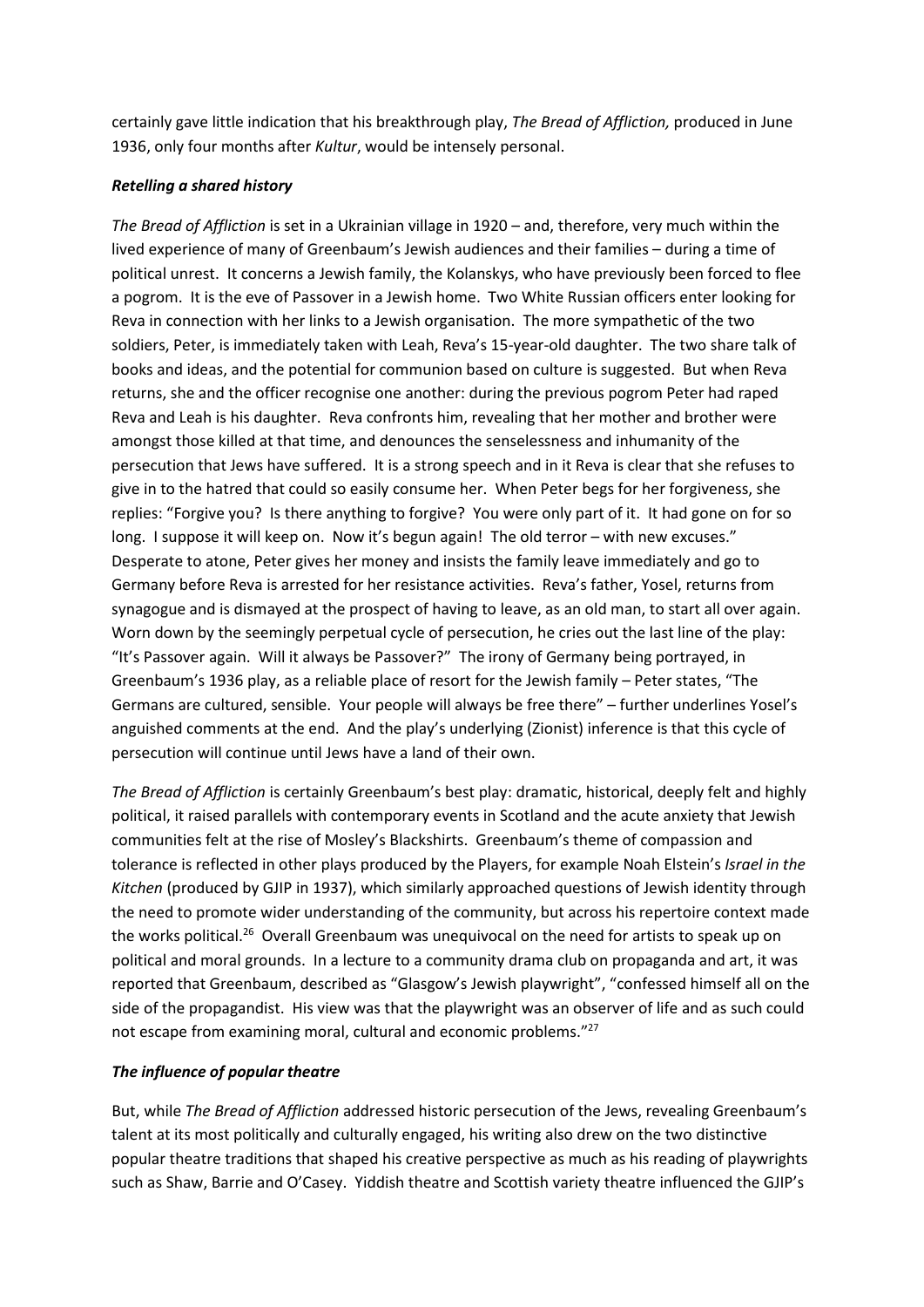performing culture being mobilised through Greenbaum's sequence of sketches and one-act plays. As previously indicated, members of GJIP were part of an interwar generation whose memories of theatre-going were inextricably bound-up and easily combined with experiences of Scottish music hall and variety, and Greenbaum's version of popular theatre *combined* the Scottish and the Yiddish. Overall, the Players' communicated a self-conscious awareness of Jewish theatre history, the importance of the Yiddish theatre tradition (storytelling and social inclusivity, scatological humour and wordplay) alongside the pawky irreverence and rich vernacular Scots of the Glasgow music hall.

The Yiddish theatre influence combined with the Scottish popular tradition were perhaps most evident in the GJIP's irreverent topical revues, including Michael Goldberg's *Sweet and Sour*, and sketches satirising figures in the Jewish community and, sometimes, even their own productions, as in a skit lampooning Greenbaum's stylised direction of *The Dybbuk*. Greenbaum delighted in this sort of sketch. In his *New Order Comes to Paradise* , undated but probably written for an SCDA summer school at St Andrews, Hitler dies and presents himself at the gates of heaven, only to find his entry barred by a gruff Guardian Angel who speaks a broad Glaswegian. The references are to Jewish comedy and Scottish music hall, with exuberant comic wordplay, rich vernacular and patter, but also hints at broader popular culture references including the Marx brothers.<sup>28</sup> Noting that Yiddish, "the language which fed the whole movement of Jewish culture […] had many qualities akin to Lallans"29, the lowland Scots dialect, Greenbaum's use of the two complementary traditions found expression in his sketches and skits, his Yiddish-Scots versions of Burns<sup>30</sup> and, in particular, in his popular wartime hit, the Scots comedy *The Watch on the Clyde*. <sup>31</sup> [Figure 4].

First performed in 1940 as *The Fifth Line*, *The Watch on the Clyde* was Greenbaum's most produced play and became a huge favourite with SCDA groups. A raucous comedy set against the backdrop of the Clydebank blitz, it involves two Glasgow men, pitifully fending for themselves while their wives are respectively away on war work or evacuated. They are confronted by an escaped German airman who holds them at gunpoint, demanding first their trousers, or "breeks", and then, the last straw, a pie that is being cooked for their supper. Unfortunately, Hughie has mistakenly used a bottle of laundry fluid as a cooking ingredient and, in a comic payoff surely relished by wartime audiences, the German eats the pie and promptly falls writhing to the ground. As a review stated, the short play is "really a music hall sketch"<sup>32</sup>, an effect likely heightened by the casting and acting style of two of the cast members, Sam and Harry Hankin, who had experience of professional variety, the latter with the hugely popular Glasgow comic Tommy Morgan.

## *Avrom Greenbaum's career and reputation*

Although he continued to write plays, with *The Dumb Wife's Tale* (1953) adapted from Rabelais, and *The Prey*, produced posthumously, Greenbaum's early promise as a playwright was unfulfilled. Arguably, the loss of momentum of his writing in the 1940s reflected not only competing pressures of other aspects of his theatre career – his directing, producing, and co-leadership of Glasgow Unity – but also a decision to prioritise the values of community-based theatre making over those of a professional career. If this focus emerged over time, rather than being a conscious decision, there were, in retrospect, several points where Greenbaum had what seem to be golden opportunities at least to explore the possibility of a professional career.

One came in 1949 when, following his successful GJIP production of *Morning Star*, the author Sylvia Regan, with whom he had struck up a warm correspondence, wrote from New York urging him to go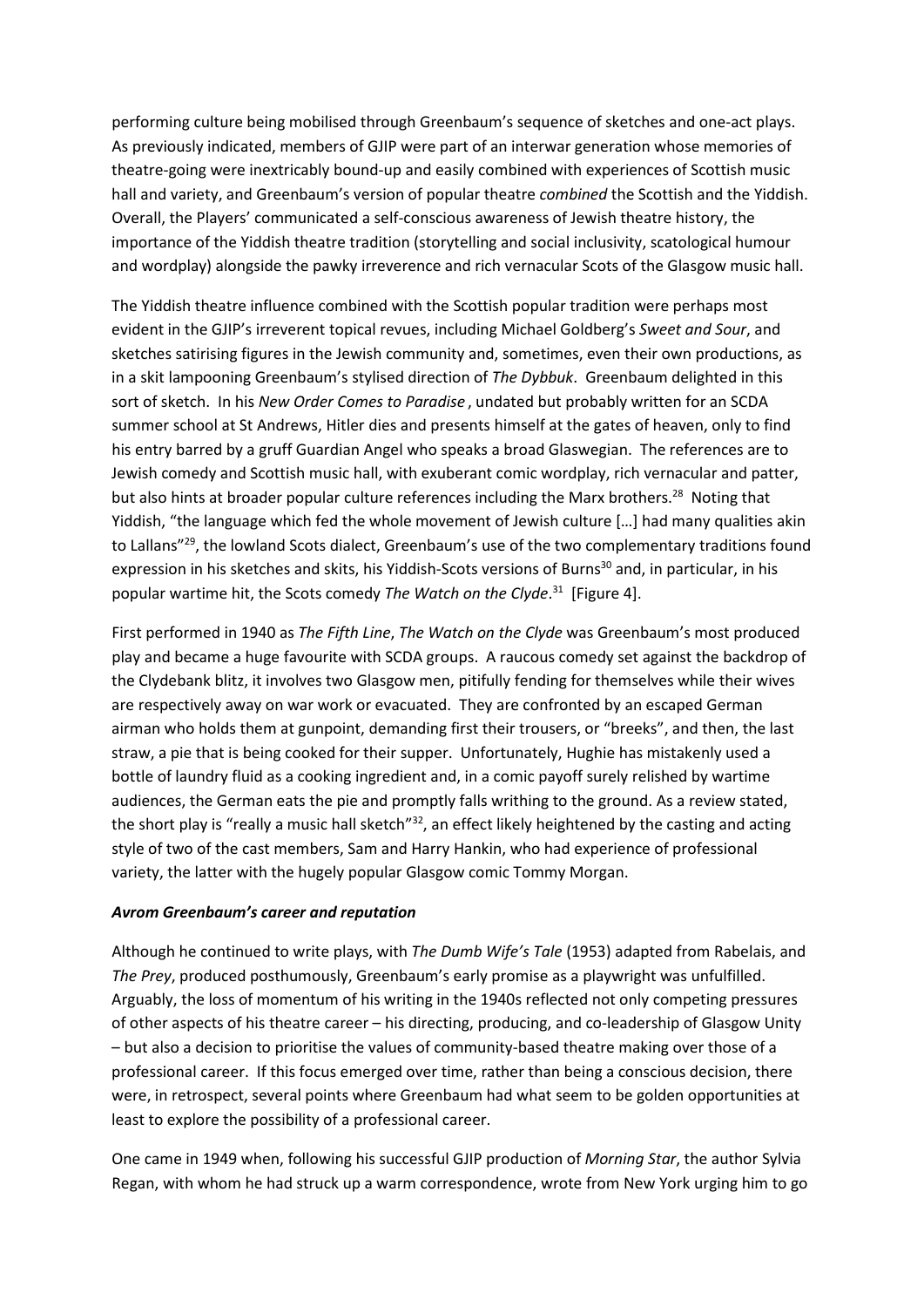to London to direct a professional production of the play she was planning at the Embassy Theatre.<sup>33</sup> Greenbaum's response does not survive, but letters to him from the London producer suggest his initial refusal or prevarication, taken at face value, saw him quickly bypassed in the more decisive processes of professional theatre<sup>34</sup>: it was certainly the case that he chose to forego the opportunity and remained in Glasgow, working in his family tailoring business.<sup>35</sup>

Another opportunity, a decade earlier, might have driven forward his writing career. Set in biblical Jerusalem, his play *Ecce Homo* explores the impact of the coming of Jesus, referred to as "The Nazarene", from a Jewish perspective. It was performed by the Glasgow Transport Players at a SCDA festival in 1938.<sup>36</sup> In a 1939 letter to Greenbaum, Constance Martin, an editor preparing a play anthology for the publishers Gollancz, who had evidently been corresponding with Greenbaum about the play, reluctantly declined to include it in the collection because he was unwilling to accept her suggested editorial changes.<sup>37</sup> However, in declining the play, Martin suggested that she could pass it on to a friend editing a new series for another publisher that would be aimed at the amateur market which, she notes, could generate performances and royalties from sales of acting copies.<sup>38</sup> As a result of not working with editorial input, Greenbaum missed out on this international context and *Ecce Homo* was eventually issued as an acting copy by Pinker's Play Bureau, possibly the company Martin was suggesting. 39

In hindsight, Greenbaum's decision not to work with Martin as an editor may have marked a crossroads. It is certainly no mean feat to see *The Bread of Affliction* published in the *Best One-Act Plays of 1937* but to have been published by Victor Gollancz, a leading imprint, and in a volume including dramatists whose work he greatly admired – the resulting anthology included plays by Bridie, Chekhov, Dreiser, Housman, Maeterlinck, O'Casey, O'Neill, Pirandello, Schnitzler, Wilde and Yeats – was an opportunity that would have guaranteed wider exposure for anyone aspiring to a career as a dramatist. Greenbaum's publication in the less editorially interventionist world of amateur theatre demonstrates either considerable integrity and/or an aversion to penetrating criticism.

The decision, or circumstances, that led him to concentrate on writing for the non-professional theatre of amateur groups and societies, probably explains, as much as competing family and professional pressures, Greenbaum's failure to progress beyond a handful of one-act dramas to the larger canvas of full length plays that might better allow for the exploration of more complex and challenging themes and which were usually the preserve of professional theatre. It was a problem – or even fate – he shared with the Scottish miner playwright Joe Corrie whose career was similarly restricted by the limitations of writing for the amateur market, which could sometimes be parochial and could certainly direct the ambition and scope of a writer towards the form, tone and scope of non-professional practice. In a 1944 letter to Greenbaum, Corrie railed against the difficulty of getting people in "country places" to tackle new subjects, remarking, "These little places are still so much laird-ridden, and the people are still so cringing."<sup>40</sup> It is a fairly mean-spirited view from a writer who is so much identified with the positive values of community and potential for politics in mid-century amateur theatre, but it also rings of a deeply felt frustration and creative truth.

Certainly Greenbaum's creativity was diverted into other areas of theatre making: in his wartime artistic role with Glasgow Unity Theatre he was soon exploring the challenges of full-length dramas, albeit as a director rather than a writer of highly successful productions of Odets' *Awake and Sing!,*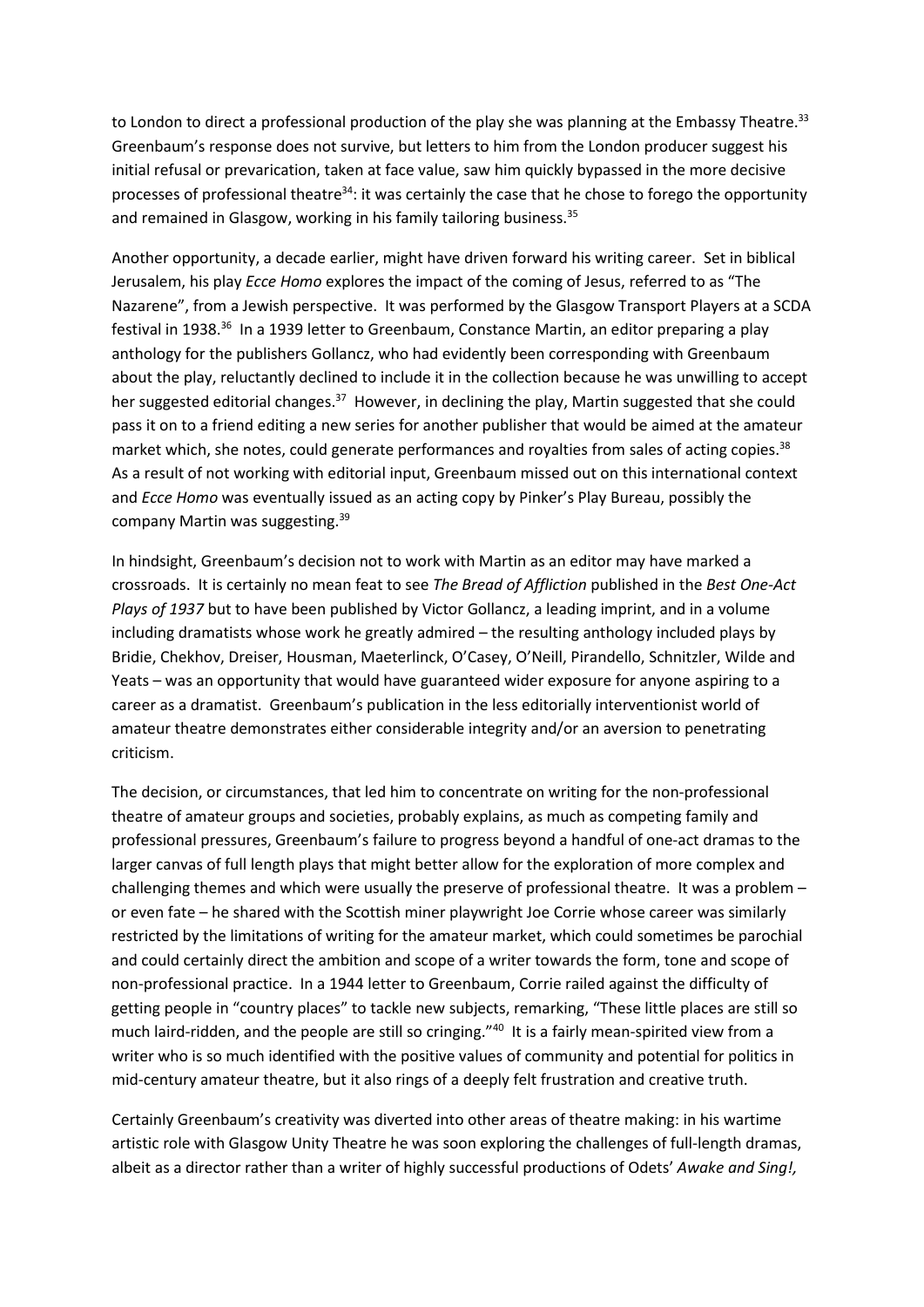O'Casey's *Juno and the Paycock,* and de Vega's *Fuente Ovejuna*. Moreover, his skills as a director, dramaturg and teacher meant that he was particularly suited to the creative demands of community-centred theatre making, which allowed him to work with an ensemble company over long rehearsal periods in a context that understood in deep ways the values of participant and audience alike.<sup>41</sup> Greenbaum's practice resolved into an approach to theatre which felt collegiate, inclusive and community-based, in a way that was sufficiently fulfilling in and of itself. In this respect, it may be wrong to evaluate Greenbaum's contribution in relation to a professional career to which he probably never aspired – and it is important not to negate the major influence he made on non-professional theatre in Scotland over many, many years.

In this light Greenbaum was an amateur in the best, truest sense of the word. His friend and close collaborator, the designer Tom Macdonald, wrote that he "was an artist to his fingertips… whatever he did he did with an artist's eye, and his whole drive was to increase his effectiveness as an artist".<sup>42</sup> The fact that his theatre work was firmly rooted in his family and in the wider Jewish community was something which gave it an extra social and cultural dimension that transcended the limitations of professional theatre. On his death, among appreciations in the *Jewish Echo*, was an editorial which put his achievements in a broader social context and as a proxy for the achievements of the immigrant Jewish community by stating that "he undoubtedly made one of the few original artistic contributions we have seen in our community and brought credit upon us all from a wider field."43

## *Conclusion*

The plays produced by the GJIP mirrored and explored the multiple strands of Scottish-Jewish identity. They celebrated Jewish culture and history and brought out into the open the persecutions of the recent past. After the War, the group's move to explore challenging European classic plays represented a statement of the seriousness with which the Players' approached their art form, embracing a cosmopolitanism and ambition which marked them out from other community theatre groups and which lent Greenbaum in particular a continuing kudos within Scottish theatre. Yet, on a more functional, institutional level, Glasgow's Jewish community took enormous pride in the group's achievements. Its invitation to perform at the Glasgow International Exhibition, its success in SCDA and British Drama League competitions, and Greenbaum's own career as a published playwright were fully recognised and celebrated. Reflecting this, Greenbaum's two best plays, *The Bread of Affliction* and *The Watch on the Clyde*, demonstrate the polar extremes of the Glasgow-Jewish experience within a lifetime: first, the persecution of the Eastern European pogroms; and second, the shared deprivations, wartime comradeship and black humour of the Clydebank blitz and working-class Glasgow. Greenbaum's ability to write a rich vernacular dialogue, alongside his popular Scots-Yiddish Burns parodies, showed a deeply-felt Glaswegian and Scottish and Jewish identity.

Whilst Greenbaum's early promise as a playwright was not fulfilled, with his writing sacrificed to pressure of his family business and his theatre work as a producer and administrator, it may be wrong to confuse this with a "failure" to turn professional. His decision to remain an amateur, working on ambitious and challenging projects with ensemble casts over extended rehearsal periods, may have provided an alternative path that was creatively fulfilling and sustainable on its own terms. The idea of this as a viable new model of community theatre making, one that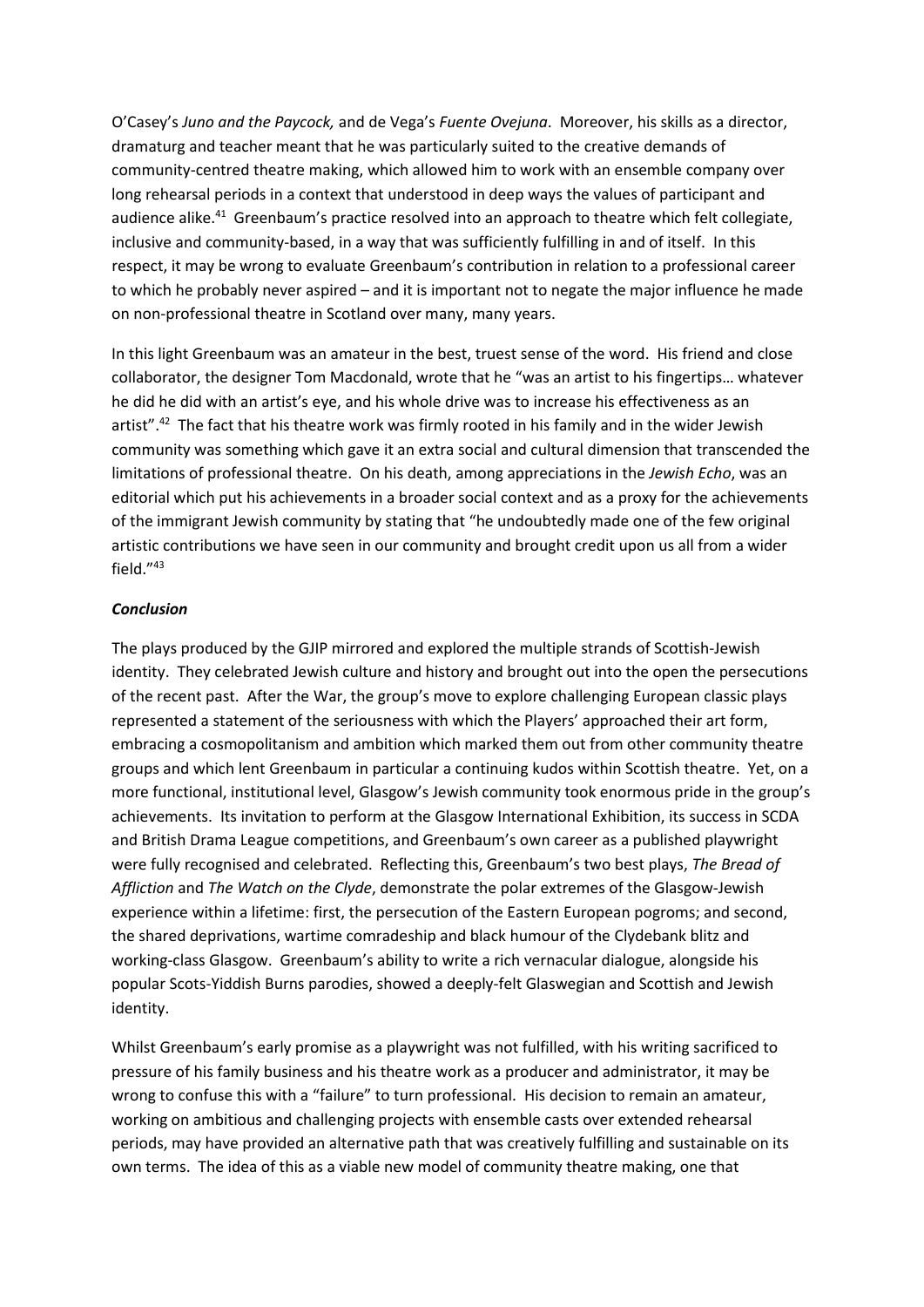challenged existing protocols and assumptions, including the old professional/amateur binaries on which Scottish theatre was based, contrasts with the example of Glasgow Unity Theatre, which began with strong community precepts as a socialist group but lost its way when it tried to transform itself into a professional company and quickly lost its sense of purpose and direction. In remaining within his community and retaining artistic control of his output on his own terms, Greenbaum kept the integrity of his work and its close identity with his community.

The story of GJIP and Greenbaum is an important modifier in respect of scholarly orthodoxies around class as the key trope shaping Scottish theatre, certainly in the mid-twentieth century. Whilst it is certainly the case that the members of GJIP were working class, their identity as Jewish and, indeed, as first and second-generation immigrants was just as important and recognising that prioritisation not only pushes back on previous scholarship but also, perhaps, goes a small way to challenge contemporary social and cultural fears of immigration and immigrants' engagement with indigenous, migrant and hybrid culture. Not only did the GJIP make an important artistic contribution by expanding the repertoires of Scottish theatre, but its functioning and objectives as a proudly-felt community company also tells an important story about the evolution and assimilation of the Jewish community in Glasgow, as it progressed across several generations.

The members of GJIP used culture, specifically theatre, to share an understanding of cultural diversity for a new wider Glaswegian and Scottish community. Their work represents an important story of a distinctive moment in the cultural life of one city – how one group of its new citizens used theatre to confront local social and economic issues and to raise awareness of international politics including the rise of fascism – that may contain important truths of more recent migrations. Through theatre, these first- and second-generation immigrants found creative and radical ways to make visible their own lived experience and the experience of oppressed and marginalised communities here, elsewhere in Europe and beyond. In the context of our society's contemporary fear and mistrust of immigrants, this story begins to suggest an important lesson about the place of culture and cultural production in driving social integration and influence.

## **Notes on contributors**

 $\overline{a}$ 

Paul Maloney is Research Fellow in the Faculty of Arts, Humanities and Social Sciences at Queen's University Belfast. His research interests include nineteenth- and twentieth-century popular theatre, ethnic stage representations, music hall, pantomime and Scottish political theatre. He is an Honorary Research Fellow of the University of Glasgow and an Associate of the Scottish Centre for Victorian and Neo-Victorian Studies, and is the author of *The Britannia Panopticon Music Hall and Cosmopolitan Entertainment Culture* (Palgrave Macmillan, 2016).

Adrienne Scullion is Pro-Vice-Chancellor of the Faculty of Arts, Humanities and Social Sciences at Queen's University Belfast. She has research interests in Scottish theatre and drama from the eighteenth century to the present; theatre and drama for children and young people; eighteenth- and nineteenth-century women playwrights; and, cultural policy, in particular in relation to Scotland and to cultural and national identity.

Research towards this essay was supported by a grant from the Royal Philosophical Society of Glasgow.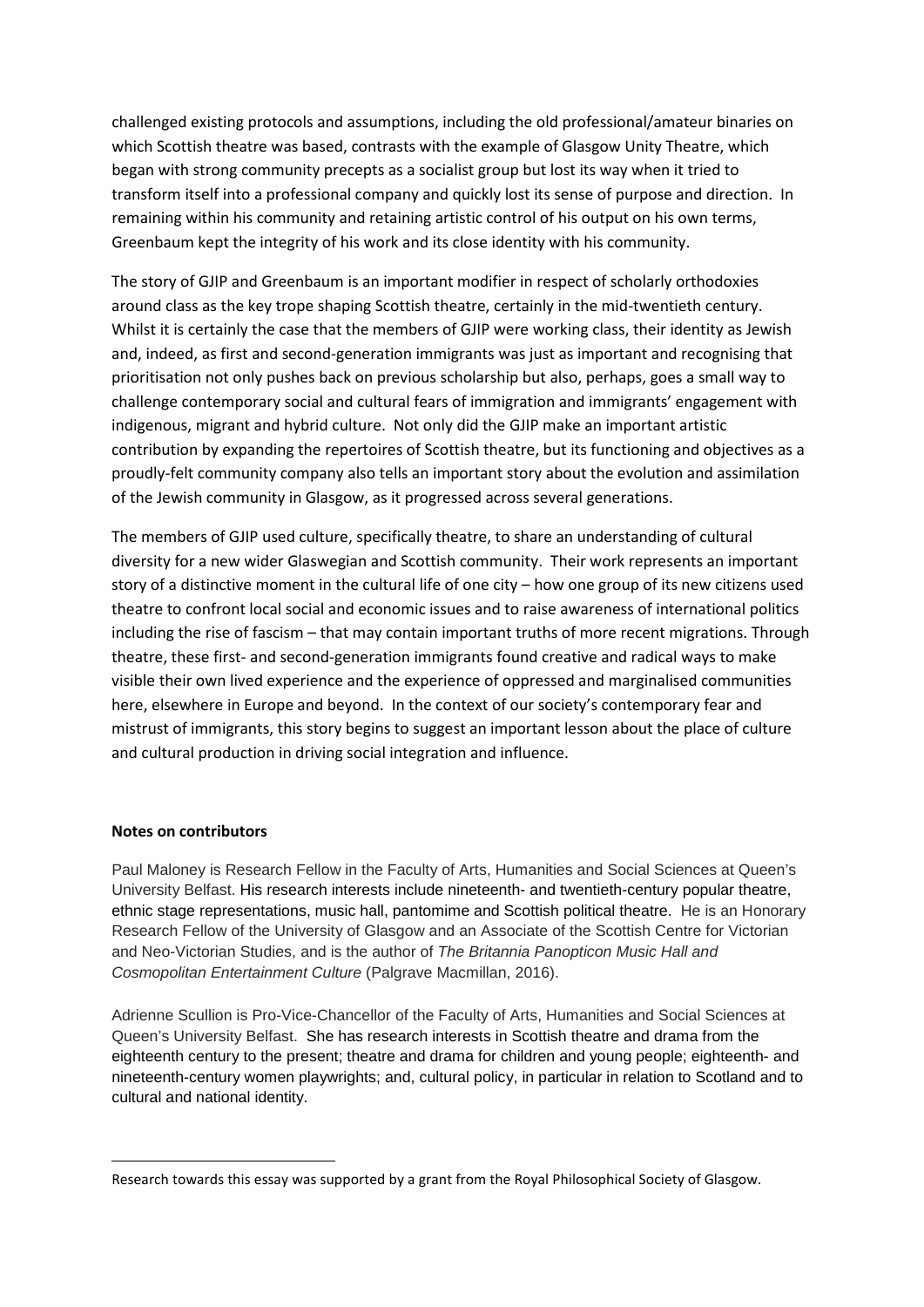1 For the history of the Glasgow Jewish community see: Ben Braber, *Jews in Glasgow 1879-1939: Immigration and Integration* (London and Portland, OR: Vallentine Mitchell, 2007); Kenneth E. Collins, *Second City Jewry: The Jews of Glasgow in the Age of Expansion, 1790-1919* (Glasgow: Scottish Jewish Archives Centre, 1990) and *The Jewish Experience in Scotland from Immigration to Integration* (Glasgow: Scottish Jewish Archives Centre, 2007); Kenneth E. Collins, Aubrey Newman and Bernard Wasserstein, eds, *Two Hundred Years of Scottish Jewry* (Glasgow: Scottish Jewish Archives Centre, 2018); Harvey L. Kaplan, *The Gorbals Jewish Community in 1901* (Glasgow: Scottish Jewish Archives Centre, 2006). First-hand accounts of Jewish life in Scotland include: Ralph Glasser, *Growing Up in The Gorbals* (London: Chatto & Windus, 1986); Murdoch Rogers, "Glasgow Jewry: The History of the City's Jewish Community" in Billy Kay, ed., *The Complete Odyssey: Voices from Scotland's Recent Past* (Second edition. Edinburgh: Polygon, 1996), 227-235; Evelyn Cowan, *Spring Remembered: A Scottish Jewish Childhood* (Glasgow: Southside, 1974; London: Corgi, 1990); and, David Daiches, *Two Worlds: An Edinburgh Jewish Childhood* (New York: Harcourt Brace, 1956; Edinburgh: Canongate, 1987) and *Was: A Pastime from Time Past* (London: Thames and Hudson, 1975; and, Glasgow: Richard Drew, 1990).

<sup>2</sup> A wide collection of primary materials relating to the Glasgow Jewish Institute Players, including programmes, cuttings, photographs, costume designs and posters, as well as Greenbaum's papers, correspondence and play scripts, is held in the Scottish Theatre Archive (STA) in the University of Glasgow Library. The Scottish Jewish Archives Centre in Glasgow also holds material on the GJIP and its successor group, the Avrom Greenbaum Players. For some secondary work on GJIP and Greenbaum see: Ada D. Slater, "The Glasgow Jewish Institute Players," *The Jewish Quarterly*, autumn 1956, 35-7; Morris Linden, "Avrom Greenbaum: A Tribute by Morris Linden," *Jewish Echo,* October 9, 1963, 5; Evelyn Cowan, "On Stage, Everybody!" *The Scots Magazine*, November 1980, 158-66; Cowan, "50th Anniversary of Avrom Greenbaum Players," *SCDA Scene Magazine* [1986?], 6-7, Scottish Jewish Archives Centre, Avrom Greenbaum Players, Archival Box; Paul Maloney and Adrienne Scullion, "From the Gorbals to the Lower East Side: the Cosmopolitanism of the Glasgow Jewish Institute Players," *New Theatre Quarterly* 34, no. 1 (2018): 58-73; and, Linda Mackenney, *The Activities of Popular Dramatists and Drama Groups in Scotland, 1900-1952* (Lewiston, NY; Queenston, Ont; Lampeter, UK: Edwin Mellen Press, 2000). GJIP founder member Ida Schuster also wrote and produced a video documentary, *A Short History of the Glasgow Jewish Institute Players* (Scottish Jewish Archives Centre Audio Visual Library. VID-DVD-0020 1996).

<sup>3</sup> Greenbaum, "New Stages" in *Hashanah: The Scottish Jewish Yearbook 1955-6*: 117-20, 118.

<sup>4</sup> In these biographical elements Greenbaum's experience parallels that of the rather better-known Scottish Jewish intellectual Ralph Glasser (1916-2002), who also left school at the age of 14 in order to start work: see Glasser, *Growing Up in The Gorbals* (1986). His autobiographical writing continued with: *Gorbals Boy at Oxford*  (London: Chatto & Windus, 1988); *Gorbals Voices, Siren Songs* (London: Chatto & Windus, 1990); and, *A Gorbals Legacy* (Edinburgh: Mainstream, 2000).

<sup>5</sup> Morris Linden, "Avrom Greenbaum: A tribute," *Jewish Echo* October 9, 1963, 5.

<sup>6</sup> Avrom Greenbaum, "New Stages" in *Hashanah: The Scottish Jewish Yearbook 1955-6* (Glasgow: The Hashanah Committee of the Glasgow Commission of the Jewish National Fund, 19566; held in the Scottish Jewish Archives Centre), 117-20.

<sup>7</sup> See Linda Mackenney, *The Activities of Popular Dramatists and Drama Groups in Scotland, 1900-1952* (Lewiston, Queenston and Lampeter: Edwin Mellen Press, 2000), 70-110.

<sup>8</sup> Anthologised in Linda Mackenney, ed., *Joe Corrie: Plays, Poems and Theatre Writings* (Edinburgh: 7:84 Publications, 1985).

<sup>9</sup> The Empire Exhibition was a hugely popular international exposition held in Bellahouston Park in Glasgow in 1938. It hosted pavilions celebrating the industry, culture and sport of Scotland and the British Empire and attracted some 12 million visitors.

<sup>10</sup> J. W. Marriott, ed., *The Best One-Act Plays of 1937* (London: Harrap, 1938).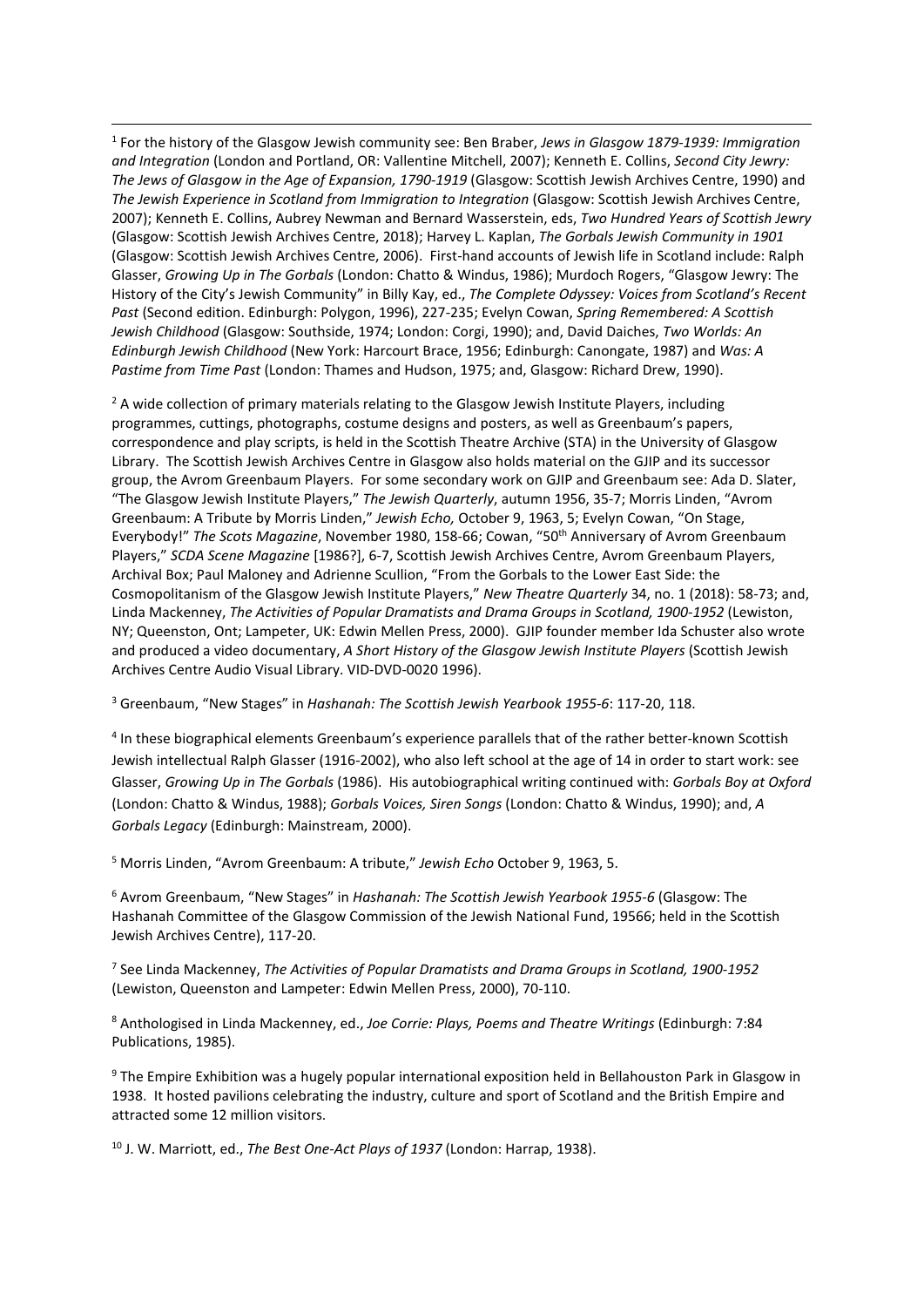11 Press cutting. "Four Glasgow Jews Honoured: Services to Community recognised," *Jewish Echo* January 27, 1939. (STA A.k.4).

 $12$  The five constituent companies were the Clarion Players, the Glasgow Players, the Glasgow Transport Players, the Glasgow Workers' Theatre Group and the GJIP. An extensive literature on Glasgow Unity Theatre includes: John Hill, "Towards a Scottish People's Theatre: the Rise and Fall of Glasgow Unity," *Theatre Quarterly* 7, no. 27 (1977): 61–70 and "Glasgow Unity Theatre: the Search for a 'Scottish People's Theatre'", *New Edinburgh Review* 40 (1978): 27–31; Adrienne Scullion, "Glasgow Unity Theatre: the Necessary Contradictions of Scottish Political Theatre," *Twentieth Century British History* 13, no. 3 (2002): 215–52; and, Bill Findlay, ed., *Scottish People's Theatre: Plays by Glasgow Unity Writers* (Glasgow: Association of Scottish Literary Studies, 2008).

<sup>13</sup> *The Dybbuk; or, Between Two Worlds* was written by S. Ansky between 1913 and 1916, originally in Russian and then in Yiddish, in which language in received its stage premiere in Warsaw in 1920. The play is about a young woman who is possessed by the malicious spirit of her dead lover, the dybbuk of the title. The play was picked up by theatre makers and internationally and became canonical in both Yiddish and Hebrew theatre – for example, it was first produced by Habima in 1922.

<sup>14</sup> For Macdonald's involvement with Glasgow Unity, Avrom Greenbaum and the GJIP see contributions by Cordelia Oliver, Ida Schuster and Russell Hunter in *Tom Macdonald, 1914-1985: Paintings, Drawings and Theatre Designs* (Glasgow: Third Eye Centre, 1986): 5-14, 29-30 and 34-7 respectively.

<sup>15</sup> When a production of Rattigan's *The Deep Blue Sea* was presented.

<sup>16</sup> Mackenney, *The Activities of Popular Dramatists and Drama Groups in Scotland* (2000).

 $17$  The GJIP repertoire includes the following, with  $*$  indicating productions directed by Avrom Greenbaum for Glasgow Unity Theatre:

**Plays on Jewish subject and identity**: Avrom Greenbaum, *Kultur* (1936), *The Bread of Affliction* (1936), *The Fifth Line*/*Watch on the Clyde* (1942/1947), *The Dumb Wife's Tale* (after Rabelais) (1953); *New Order Comes to Paradise* (nd); Bertram Jacobs, *The Man with the Puckel* (1936); Noah Elstein, *Israel in the Kitchen* (1937); Michael Goldberg and Avrom Greenbaum, *Hymn Without Praise* (1939); Sandros Martinescu, *The Jews of Hodos* (1939); Ben Hecht, *The Battle of the Warsaw Ghetto* (1944); S. Ansky's *The Dybbuk* (1946/1951); Wolf Mankowitz, *The Bespoke Overcoat* (1954); A. L. Zimmermann, *The Dream* (1954); George Tabori, *Flight Into Egypt* (1956); Thomas Cruden, *The Faithful Wife of Ephesus* (1958); Bernard Kops, *The Hamlet of Stepney Green* (1959).

**International/classic plays**: Henrik Ibsen, *Ghosts* (1938); Sean O'Casey, *Juno and the Paycock* (1942\*/1954); Lope de Vega, *Fuente Ovejuna* (1944\*); Bernard Shaw, *Arms and the Man* (1947); Jean Giraudoux, *The Madwoman of Chaillot* (1957); J. M. Barrie, *Dear Brutus* (1957).

**American Jewish writers**: Clifford Odets, *Till the Day I Die* (1939), *Awake and Sing!* (1940/1941\*), *Golden Boy* (1943\*), *Rocket to the Moon* (1946\*), *Winter Journey*, UK title for *The Country Girl* (1955); Sylvia Regan, *Morning Star* (1945, 1945\*, 1959), *The Fifth Season* (1955); Arthur Laurents, *Home of the Brave* (1947); Irwin Shaw, *The Gentle People* (1948); Norman Krasna, *Dear Ruth* (1948); Elma Ehrlich Levinger, *The Tenth Man* (1950); Fay Elhert, *The Undercurrent* (1950); Hy Kraft, *Café Crown* (1951); Arthur Miller, *All My Sons* (1953), *Death of a Salesman* (1957).

<sup>18</sup> See Maloney and Scullion, "From the Gorbals to the Lower East Side," *New Theatre Quarterly* 34, no. 1 (2018): 58-73.

<sup>19</sup> Ellen Schiff, 'Introduction', *Awake and Singing! Six Great American Jewish Plays* (Second edition. New York: Applause, 2004): 18.

<sup>20</sup> Avrom Greenbaum, *Kultur* (STA A.k.23-30).

<sup>21</sup> For this wartime revival Greenbaum himself played Sid.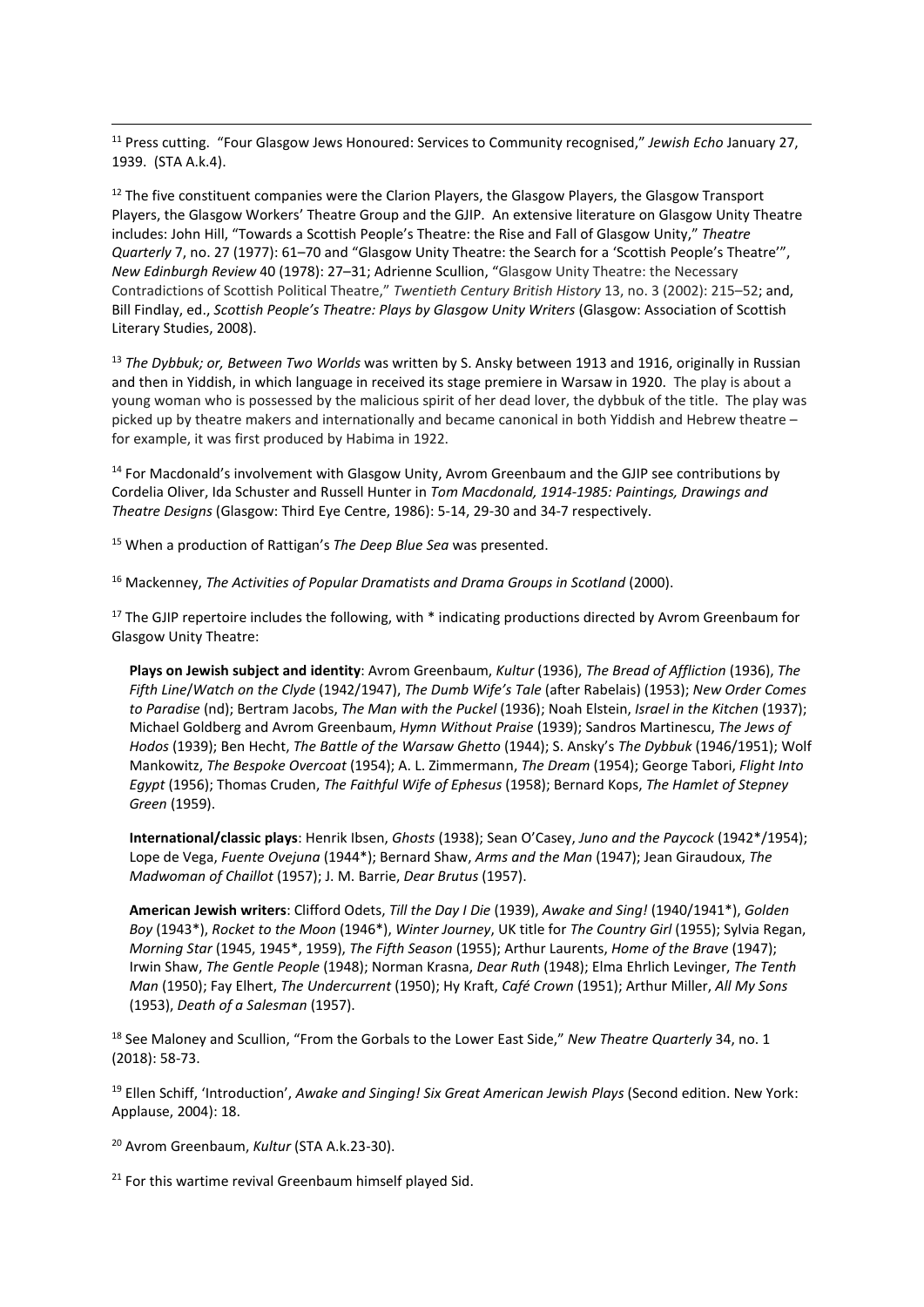<sup>22</sup> Could the play's mocking of the aesthetic pretensions and gullibility of the well-to-do have been given an added twist if, in performance, the wealthy couple targeted for the comic deception were depicted as Anglo-Jewish? The Jewish community was acutely alive to the nuances of social climbing and pretentiousness, which featured prominently in the GJIP's post-war satirical revues. Several factors, including the play's fantasised Mayfair setting, the Eastern European name of the bohemian artist (Prometheus Bronsky) and the couple's own surname (Ludgate), redolent of the kind of portmanteau Anglicisation adopted by many immigrants, hint at a cosmopolitan Jewish milieu. Is it possible that in this context "Kultur" served to signify a play within a play taking place within its otherwise conventional social comedy? In such a reading "Kultur" may be seen to flag in teasing mode the multiple identifies deployed by Jewish immigrants in mid-century Britain.

<sup>23</sup> Avrom Greenbaum, *The Children of Dreams* in *Twelve One-Act Plays: New Comedies and Festival Plays* (London: Pinker's Play Bureau, 1938): 107-37 (STA A.k.22).

<sup>24</sup> Avrom Greenbaum, *Nocturne in Midsummers* (STA A.k.32).

<sup>25</sup> Greenbaum, *The Children of Dreams* in *Twelve One-Act Plays*: 130.

<sup>26</sup> For example, in notes written in support of his production of Noah Elstein's *Israel in the Kitchen*, Greenbaum proposes that showing Jewish characters in realistic, everyday situations, offers an explicit exploration of the economic and social basis of their situation in a way that "not only brings the urgency of their problem home to the Jews, but to everyone – Jew and non-Jew – who earnestly desires to make an end to conditions which perpetuate this ever-recurrent tragedy". Producer's Note by Avrom Greenbaum, programme, *Israel in the Kitchen*, week commencing 6 December 1937 (Scottish Jewish Archives Centre CUL.AGP0001).

<sup>27</sup> Press cutting. "Playwright Talks on His Craft," *Evening News*, January 17, 1939 (STA A.k.4).

<sup>28</sup> The extracts below parallel Bernard Jacobs' *The Man With The Puckel*, a Jewish comedy also produced by GJIP in 1936, and Greenbaum's undated *New Order Comes to Paradise,* suggesting something of the broad and bold word play of the contemporary Jewish comedy.

| Bernard Jacobs, The Man With The Puckel                                                                                                                                                                                                                                                                                                                                                                                                                                                                                                                                                                                                                                                                                                                                                                                                                 | Avrom Greenbaum, New Order Comes to Paradise                                                                                                                                                                                                                                                                                                                                                                                                                                                                                                                                                                                                                                                                                                                                                                                                                   |
|---------------------------------------------------------------------------------------------------------------------------------------------------------------------------------------------------------------------------------------------------------------------------------------------------------------------------------------------------------------------------------------------------------------------------------------------------------------------------------------------------------------------------------------------------------------------------------------------------------------------------------------------------------------------------------------------------------------------------------------------------------------------------------------------------------------------------------------------------------|----------------------------------------------------------------------------------------------------------------------------------------------------------------------------------------------------------------------------------------------------------------------------------------------------------------------------------------------------------------------------------------------------------------------------------------------------------------------------------------------------------------------------------------------------------------------------------------------------------------------------------------------------------------------------------------------------------------------------------------------------------------------------------------------------------------------------------------------------------------|
| (STA A.k.38)                                                                                                                                                                                                                                                                                                                                                                                                                                                                                                                                                                                                                                                                                                                                                                                                                                            | (STA A.k. Box 62)                                                                                                                                                                                                                                                                                                                                                                                                                                                                                                                                                                                                                                                                                                                                                                                                                                              |
| <b>Cohen:</b> [] it's all dark and Galinsky won't have a<br>light. And the place is filled up with rats – and such<br>rats - big like elephants.<br><b>Sarah:</b> That'll do. Abe's got to have his supper. So<br>be off please.<br><b>Cohen:</b> And the black beetles $-$ they make like a<br>carpet. You sleep on them, they go squash,<br>squash. And Galinsky make you go about in your<br>feet so the burglars don't hear you and run away.<br>Sarah: Will you go?<br><b>Cohen:</b> And the skins got the anthrax. You touch<br>them and get it.<br>Sarah: Get out!<br><b>Cohen:</b> The last man commit susancide. He hang<br>himself in a cupboard. At the inkvitch they said it<br>was self-defence - oi yoi!<br>Sarah: Out you get.<br><b>Cohen</b> (as he is being propelled along): I tell you it<br>will kill you in no time - or quicker. | Angel (opens door): Crivens! There's that face<br>again. Can ye no' leave the door alone?<br>Hitler: Zis is an absolute disgrace. You haf insult ze<br>Aryan race. Hitler you order in ze queue, - ze gate<br>you open for ze Jew. I warn you zere is nothing<br>surer, as sure as I'm ze German Fuerer Mein spirit<br>you insulted haf vere I get in, I blitz, - I strafe !!<br>Angel: Awa' ye go, ye make me laugh ye nebbitt,<br>sonsie, daur wee n'yaff!<br><b>Hitler:</b> You haf no right to keep me from my claim<br>to heavenly Lebensraum. I claim ze sun, ze moon,<br>ze stars.<br>Angel: If a'd ma way, a'd kick your backside.<br>Ye'd think the blessed place wis his tae hear him.<br>Even as it is heaven's chock-a-block wi' narks frae<br>Rabbie Burns tae Karl Marx, turnin' the angels<br>intae sceptics wi' chancey rhymes an' dialectics. |

<sup>29</sup> Press cutting. "The Jewish Theatre," *Jewish Echo* 27 March 27, 1959 (Scottish Jewish Archives Centre).